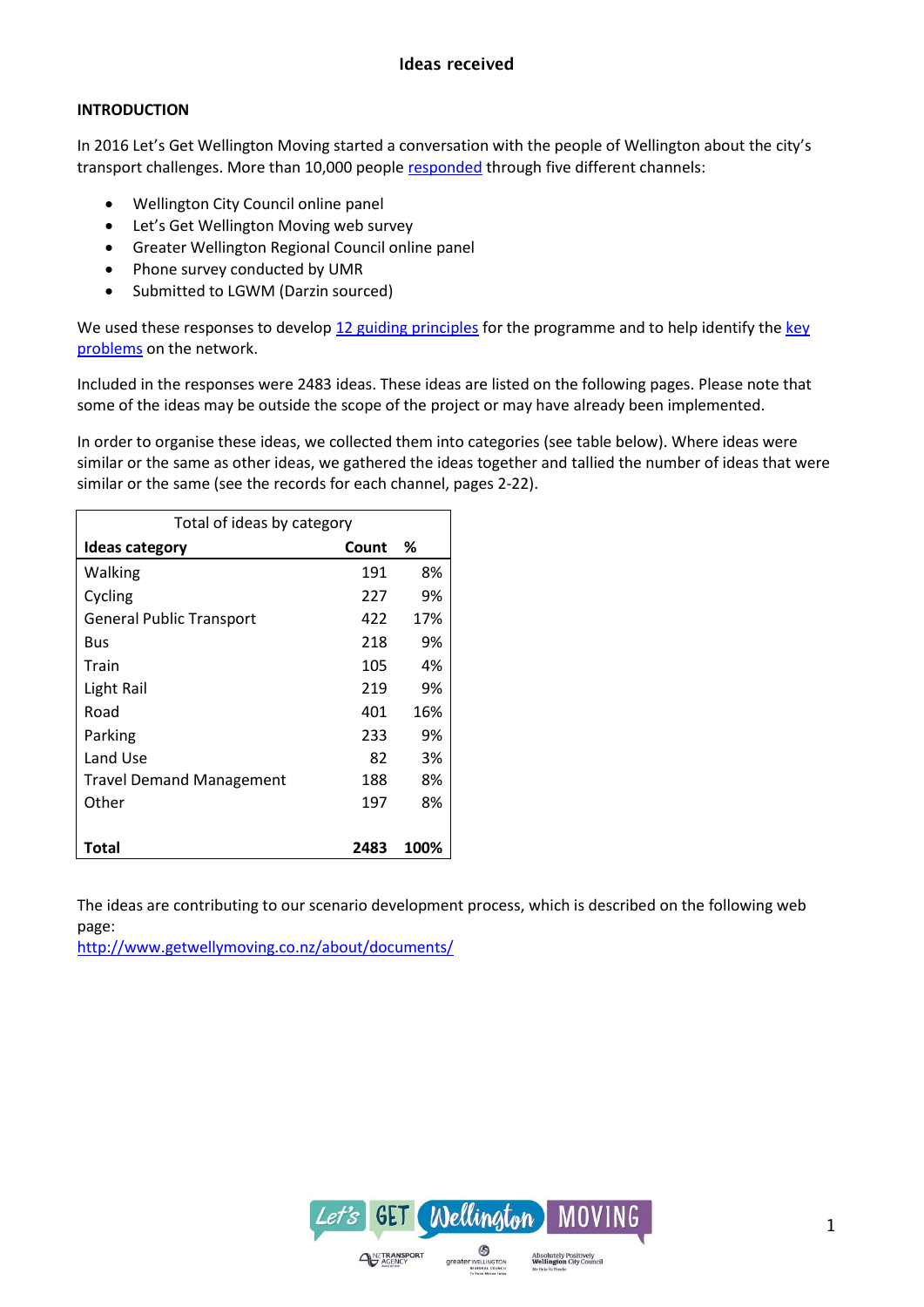## **WCC PANEL - SUMMARY**

| Ideas                           | Count | ℅    |
|---------------------------------|-------|------|
| Walking                         | 44    | 7%   |
| Cycling                         | 99    | 16%  |
| <b>General Public Transport</b> | 102   | 17%  |
| Bus                             | 61    | 10%  |
| Train                           | 9     | 1%   |
| Light Rail                      | 23    | 4%   |
| Road                            | 93    | 15%  |
| Parking                         | 49    | 8%   |
| Land Use                        | 17    | 3%   |
| <b>Travel Demand</b>            |       |      |
| Management                      | 51    | 8%   |
| Other                           | 56    | 9%   |
| Total                           | 604   | 100% |

| Ideas                                                                                              | Count          |
|----------------------------------------------------------------------------------------------------|----------------|
| Walking                                                                                            |                |
| Pedestrianise more areas of the CBD or more streets generally                                      | 29             |
| More pedestrian priority at intersections (traffic lights and pedestrian<br>bridges)               | 5              |
| Improve pedestrian access around suburban coastal areas                                            | 3              |
| Generally provide more pedestrian priority                                                         | $\overline{2}$ |
| Better access between the cruise ship terminal and the CBD                                         | 2              |
| Provide better shelter against the elements                                                        | $\overline{2}$ |
| Enforce laws against jaywalking                                                                    | $\mathbf{1}$   |
| <b>Cycling</b>                                                                                     |                |
| more and better cycle lanes, a separated network of cycle lanes                                    | 41             |
| safer cycle lanes                                                                                  | 12             |
| generally be cycle friendly                                                                        | 11             |
| Less priority given to cycle lanes                                                                 | 11             |
| Ban cyclists from narrow roads, make them use cyclelanes and enforce road<br>rules                 | $\overline{3}$ |
| Create more shared space for pedestrians and cyclists, (1) put a shared path<br>up Ngauranga Gorge | 3              |
| institute bike share schemes                                                                       | $\overline{2}$ |
| provide for bikes on buses                                                                         | $\overline{2}$ |
| Build a separate pedestrian/cycle tunnel through Mt. Victoria                                      | 2              |
| Support the Great Harbour Way and the Ngauranga to Petone<br>cycleway/walkway specifically         | $\overline{2}$ |
| cycle speed limit of 10/12kmh along waterfront                                                     | $\mathbf{1}$   |
| encourage adoption of e-bikes                                                                      | 1              |
| redo the Island Bay cycleway back to outside of the parking spaces                                 | 1              |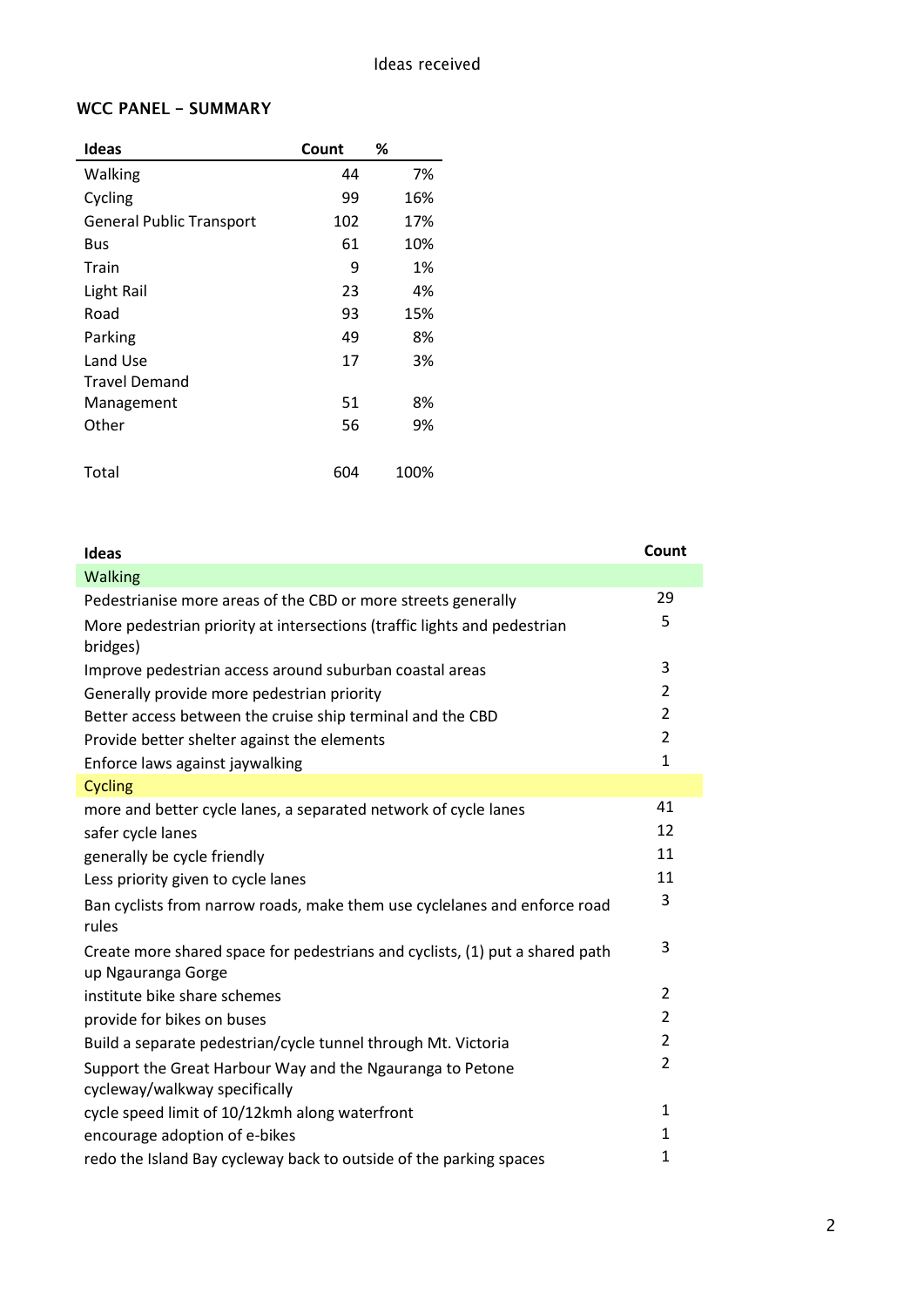## **WCC PANEL (continued)**

| Remove cycling priority in the CBD and create more cycle priority along the<br>waterfront  | 1              |
|--------------------------------------------------------------------------------------------|----------------|
| remove green cycle stops at intersections                                                  | $\mathbf{1}$   |
| remove Victoria St cycleway                                                                | 1              |
| Support mountain biking tourism in Wellington                                              | 1              |
| Better cycling access to Brooklyn                                                          | 1              |
| build a cycle lane around the coast of the Miramar Penninsula                              | 1              |
| only build cycle lanes on flat wide streets                                                | 1              |
| <b>General Public Transport</b>                                                            |                |
| Make public transport cheaper, generally or for students                                   | 81             |
| Better integrate connections between bus and train services, as well as<br>ticketing       | 8              |
| Keep the weekday service frequency on weekend as weekdays                                  | 3              |
| prioritise public transport through the CBD, reduce number of buses in CBD                 | 3              |
| all vehicles should be electrically powered                                                | $\overline{2}$ |
| improve ferry infrastructure and prove services to the airport                             | $\overline{2}$ |
| expand the reach of the public transport network                                           | 1              |
| change the fair structure to a usage based structure, ie. 20 cents per stop<br>ridden past | 1              |
| modify public transport services for large events                                          | 1              |
| <b>Bus</b>                                                                                 |                |
| Keep the trolley buses                                                                     | 10             |
| Create a CBD loop route                                                                    | 8              |
| Increase the frequency of services, will help shift workers                                | 5              |
| better connections to suburbs and between suburbs                                          | 5              |
| Get smaller buses                                                                          | 4              |
| Support electric buses                                                                     | 3              |
| Remove the trolleys                                                                        | 3              |
| <b>Extend Gold Card hours</b>                                                              | 3              |
| Create more bus lanes                                                                      | 3              |
| Friendlier drivers are needed                                                              | 2              |
| Improve integration of bus services, make it easier to transfer buses                      | 2              |
| Higher priority for buses at traffic light intersections                                   | 1              |
| more direct routes past the rail station to reduce the need to transfer there              | 1              |
| direct route between Wellington and Kenepuru hospitals                                     | 1              |
| review routes and stop locations to improve traffic flow                                   | 1              |
| improve the reliability of bus services (particularly 43, 44, 47)                          | 1              |
| don't change the Karori route to stop at rail station                                      | 1              |
| re-route all cross-town buses through Pirie St tunnel                                      | 1              |
| weekend shuttle service for hospital shift workers                                         | 1              |
| more bus routes generally                                                                  | 1              |
| Provide more shelter at Kilbirnie bus stops                                                | 1              |
| Fewer stops along Karori Road                                                              | 1              |
| have signs in buses displaying the next stop                                               | 1              |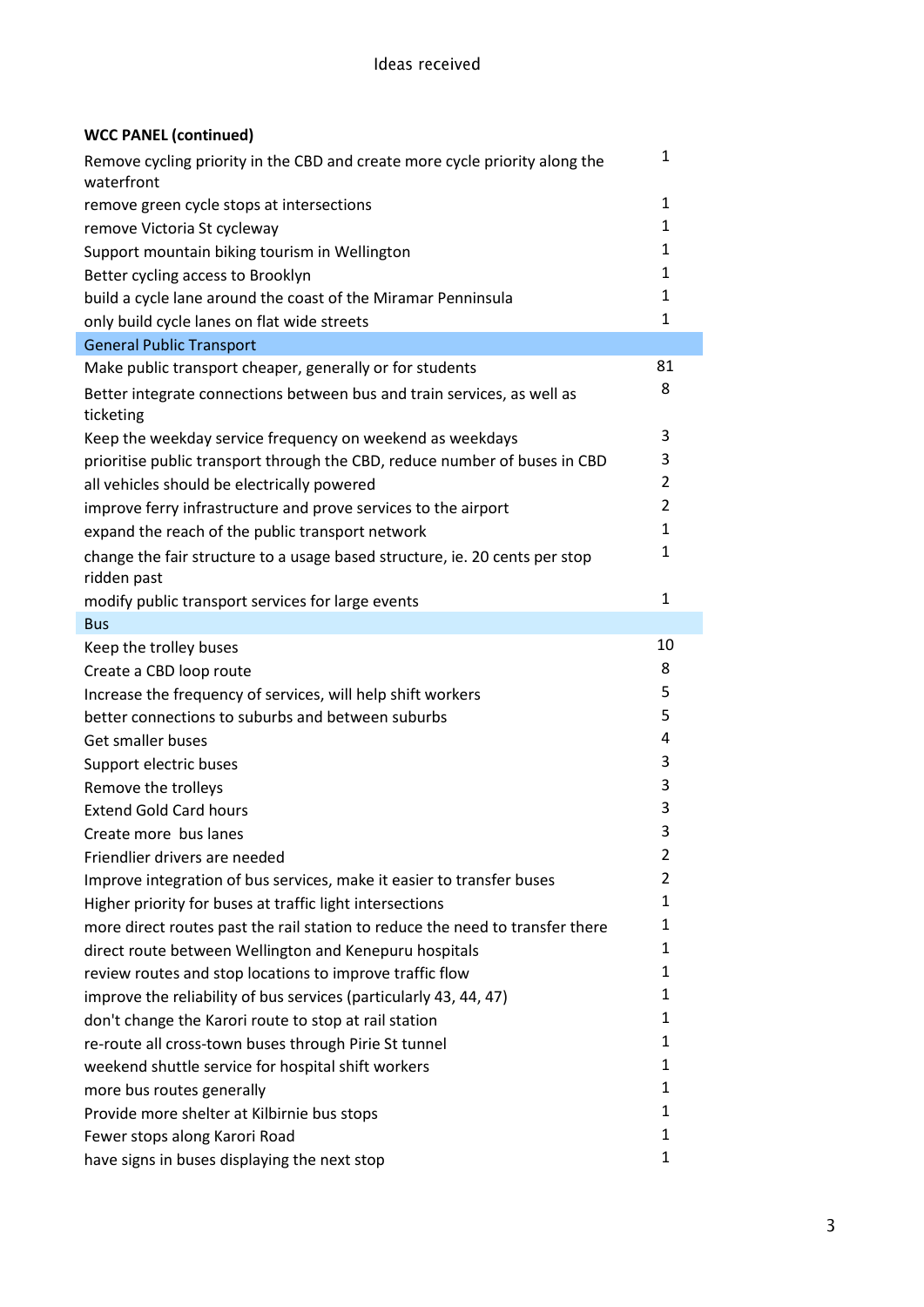# **WCC PANEL (continued)**

| direct routes from suburbs to the airport                                                                         | 1              |
|-------------------------------------------------------------------------------------------------------------------|----------------|
| <b>Train</b>                                                                                                      |                |
| extend the rail network through town to the airport, or Johnsonville to<br>Seatoun                                | 7              |
| Add more carriages to the Kapiti Line trains                                                                      | 1              |
| Build an underground metro system                                                                                 | 1              |
| Light rail                                                                                                        |                |
| General support for light rail or trams                                                                           | 13             |
| Build a light rail route to the airport                                                                           | $\overline{7}$ |
| Build a tram network thorugh the city, to the airport or southern/eastern<br>suburbs                              | 3              |
| Road                                                                                                              |                |
| Support the Roads of National Significance projects in the city                                                   | 20             |
| Prioritise solving traffic congestion around the Basin Reserve, Mt. Victoria<br>tunnel, and the Inner City Bypass | 19             |
| Prioritise improving access between between the city and the airport                                              | 10             |
| Expand the 30km/hr speed zones, lower CBD speed limits                                                            | 8              |
| Grade separate roads through the city with tunnels or flyovers at<br>intersections                                | 7              |
| Support the Basin Bridge proposal specifically                                                                    | 7              |
| Increase road capacity generally                                                                                  | 4              |
| Add traffic lights to more intersections, make them brighter, and better                                          | 4              |
| synced                                                                                                            |                |
| Install more traffic light and speed cameras                                                                      | 3              |
| Alter the recent Victoria Street changes to improve clarity and traffic flow                                      | 3              |
| Oppose 30km/hr speed zones                                                                                        | $\overline{2}$ |
| Move airport traffic away from the CBD                                                                            | $\overline{2}$ |
| Add capacity to the motorway at Ngauaranga                                                                        | 1              |
| Remove traffic islands                                                                                            | 1              |
| Remove traffic lights from many intersections and rely on right hand rules                                        | $\mathbf{1}$   |
| Oppose the Basin Bridge proposal specifically                                                                     | 1              |
| Parking                                                                                                           |                |
| more and cheaper parking                                                                                          | 23             |
| more parking on the edge of the CBD                                                                               | 4              |
| supports less parking generally, in the CBD, or less on-street parking                                            | 3              |
| extend available pay and display parking time periods                                                             | 3              |
| provide more and better park and ride options                                                                     | $\overline{2}$ |
| More bicycle parking on edge and within the CBD                                                                   | $\overline{2}$ |
| provide more on-street parking                                                                                    | $\overline{2}$ |
| provide better shelter around parking pay machines                                                                | 1              |
| provide more off-street parking                                                                                   | 1              |
| provide more motorcycle parking                                                                                   | $\mathbf{1}$   |
| airport parking needs to be cheaper                                                                               | 1              |
| break up private company monopolies on parking                                                                    | $\mathbf{1}$   |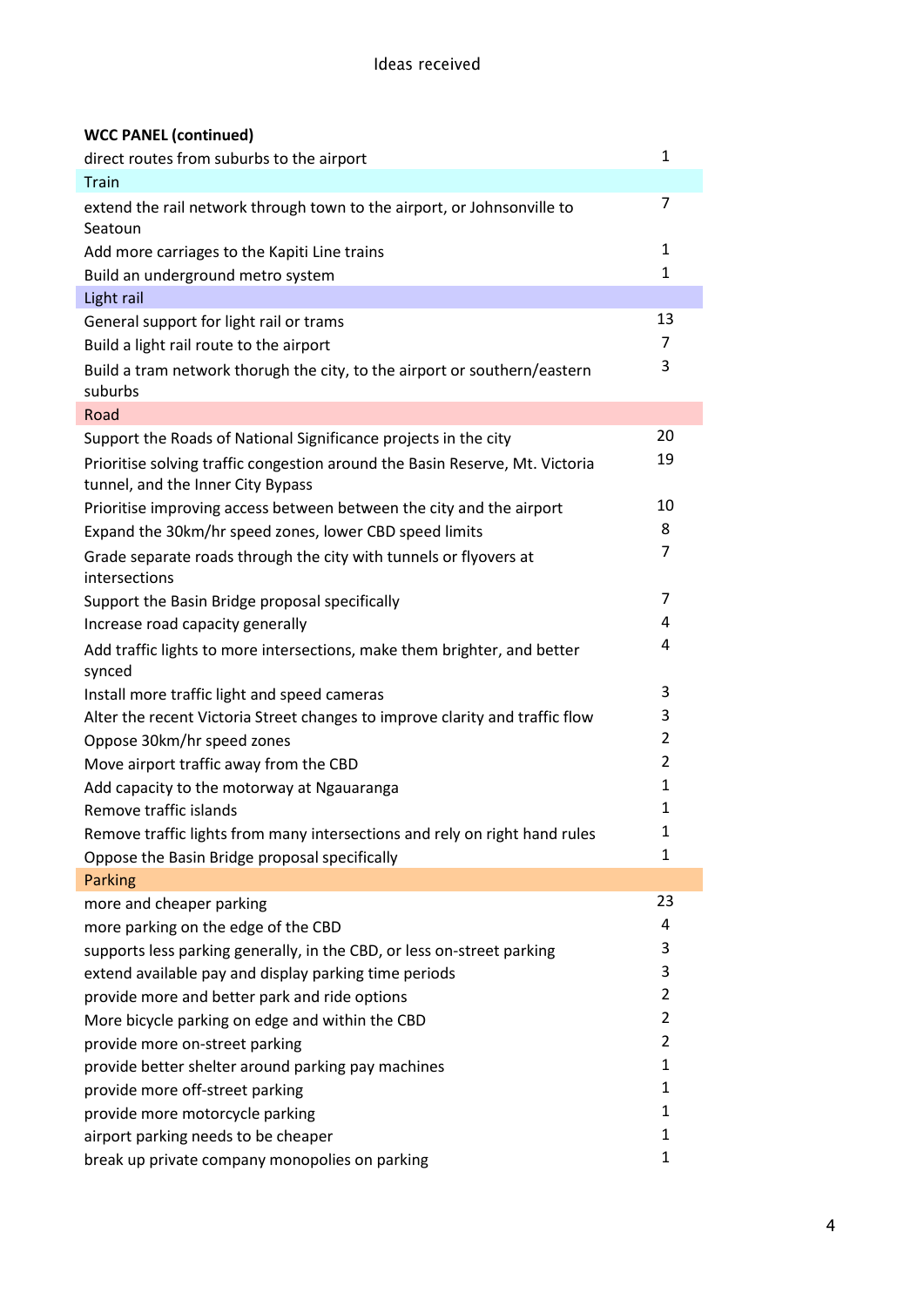| <b>WCC PANEL (continued)</b>                                                   |                |
|--------------------------------------------------------------------------------|----------------|
| require payment for residential parking                                        | $\mathbf{1}$   |
| provide safer school drop-of zones                                             | $\mathbf{1}$   |
| increase the costs of parking                                                  | $\mathbf{1}$   |
| reduce the period of time in the day that people have to pay for parking       | $\mathbf{1}$   |
| Land Use                                                                       |                |
| Focus investment in suburbs and move businesses closer to where people<br>live | 5              |
| Provide better access to the waterfront                                        | 4              |
| Increase housing densities at transport hubs                                   | 4              |
| Move the Basin Reserve from where it is                                        | 3              |
| Create more pedestrian laneways like in Melbourne                              | $\mathbf{1}$   |
| <b>Travel Demand Management</b>                                                |                |
| Limit or restict cars in the CBD                                               | 31             |
| Implement a congestion charge or toll on roads                                 | 8              |
| Use demand management to improve the flow of traffic through the city          | $\overline{7}$ |
| Stagger work starting hours                                                    | $\overline{2}$ |
| Support initiatives to discourage single occupancy vehicles                    | $\mathbf{1}$   |
| Support carpool initiatives                                                    | 1              |
| Implement more traffic calming measures                                        | $\mathbf{1}$   |
| Other                                                                          |                |
| Generally focus on alternative travel modes than private cars                  | 27             |
| Provide an optimised network with clear modal priority                         | 13             |
| Incentive the use of electric vehicles                                         | 3              |
| focus on providing better transport links to/from the city and suburbs         | 3              |
| Support a monorail                                                             | $\overline{2}$ |
| Provide more and better lighting at night                                      | $\overline{2}$ |
| encourage more scooter and motorcycle use                                      | $\overline{2}$ |
| Improve north/south access through the city                                    | $\mathbf{1}$   |
| make information on public transport options more easily available             | 1              |
| Focus on transport links to the hospital and airport                           | 1              |
| have a proper place in the city for freedom campers and vans                   | $\mathbf{1}$   |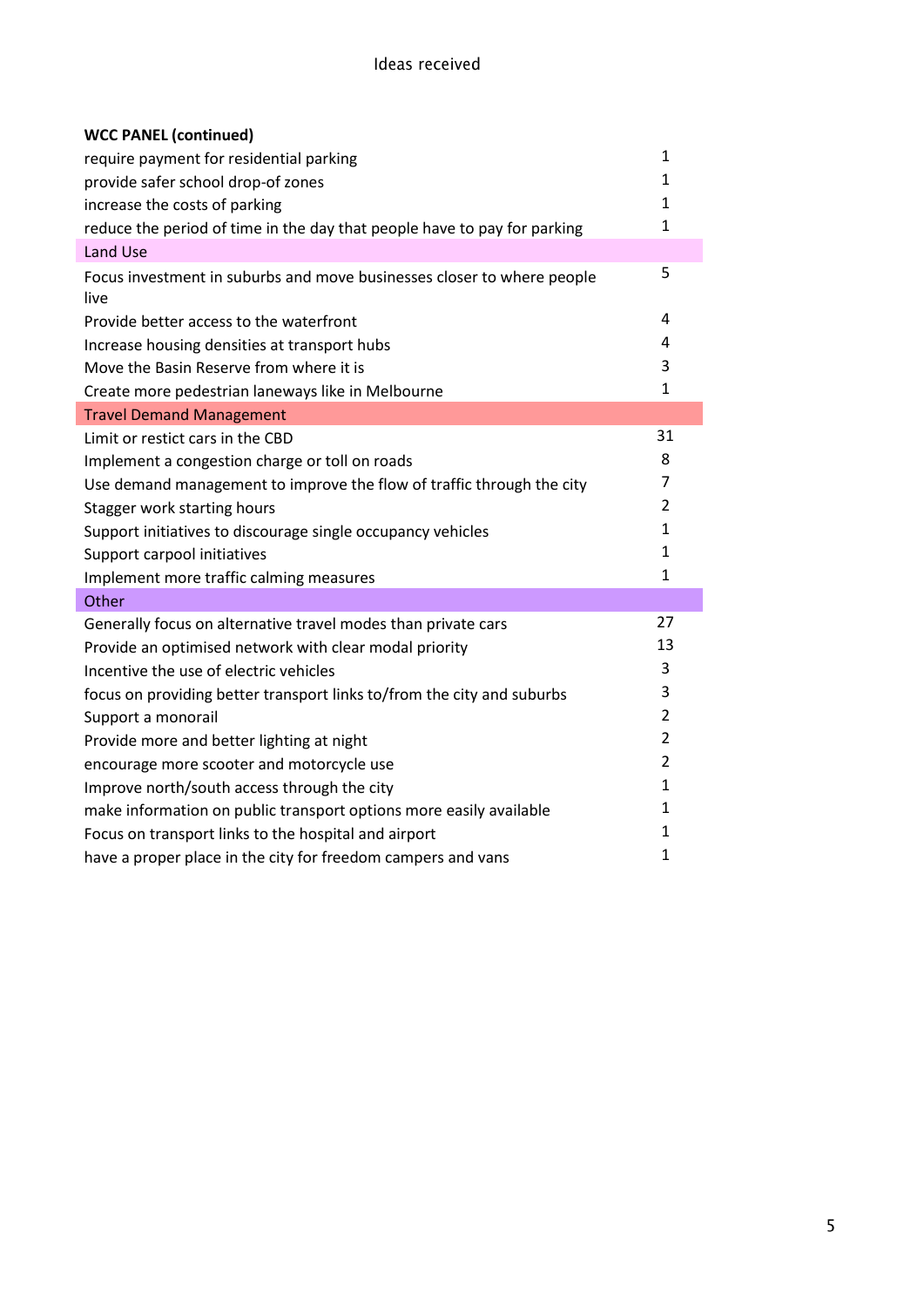#### **LGWM WEB SURVEY - SUMMARY**

| <b>Ideas</b>                    | Count | %    |
|---------------------------------|-------|------|
| Walking                         | 78    | 8%   |
| Cycling                         | 49    | 5%   |
| <b>General Public Transport</b> | 177   | 19%  |
| Bus                             | 60    | 6%   |
| Train                           | 44    | 5%   |
| Light Rail                      | 146   | 15%  |
| Road                            | 152   | 16%  |
| Parking                         | 109   | 11%  |
| Land Use                        | 32    | 3%   |
| <b>Travel Demand Management</b> | 78    | 8%   |
| Other                           | 30    | 3%   |
|                                 |       |      |
| Total                           | 955   | 100% |

## **Ideas category Count** Walking pedestrianise golden mile and other parts of CBD 49 improved weather shelter and the state of the state of the state of the state of the state of the state of the state of the state of the state of the state of the state of the state of the state of the state of the state o intersections/traffic lights more pedestrian friendly, bridges or underpasses 4 more pedestrian friendly areas 4 better connections to waterfront 3 more pedestrian crossings 3 improve marking and signage for pedestrian routes 2 enforce jaywalking laws 2 Make road from Shelly Bay to Scorching Bay into ped/cycle only route 1 more wheelchair and pram friendly 1 Cycling dedicated cycle lanes in various locations and the state of the 14 bikes on buses and/or cablecar 6 bike share shemes 5 better connections to suburbs 4 and  $\sim$  4 and  $\sim$  4 and 4 and 4 and 4 and 4 and 4 and 4 and 4 and 4 and 4 and 4 and 4 and 4 and 4 and 4 and 4 and 4 and 4 and 4 and 4 and 4 and 4 and 4 and 4 and 4 and 4 and 4 and 4 and 4 support for a seaside Ngauranga to Petone cycle/walkway 4 upgrade some off-road mountain bike tracks to mid-level commuter tracks 4 develop and mark cyclelanes on shared spaces 3 moving cycling over to side streets 2 banning cyclists from CBD 2 better links between Wellington City and the rest of the region 2 make e-cycles more available 1 and 1 and 2 and 1 and 2 and 1 and 2 and 1 and 2 and 1 and 1 and 1 and 1 and 1 and 1 and 1 and 1 and 1 and 1 and 1 and 1 and 1 and 1 and 1 and 1 and 1 and 1 and 1 and 1 and 1 and 1 and 1 and 1 elevated cyclelanes and the set of the set of the set of the set of the set of the set of the set of the set of the set of the set of the set of the set of the set of the set of the set of the set of the set of the set of cycle bridge over Cobham Drive to ASB sport centre 1 General Public Transport cheaper PT 126 PT circuit route around CBD, hop on/hop off 17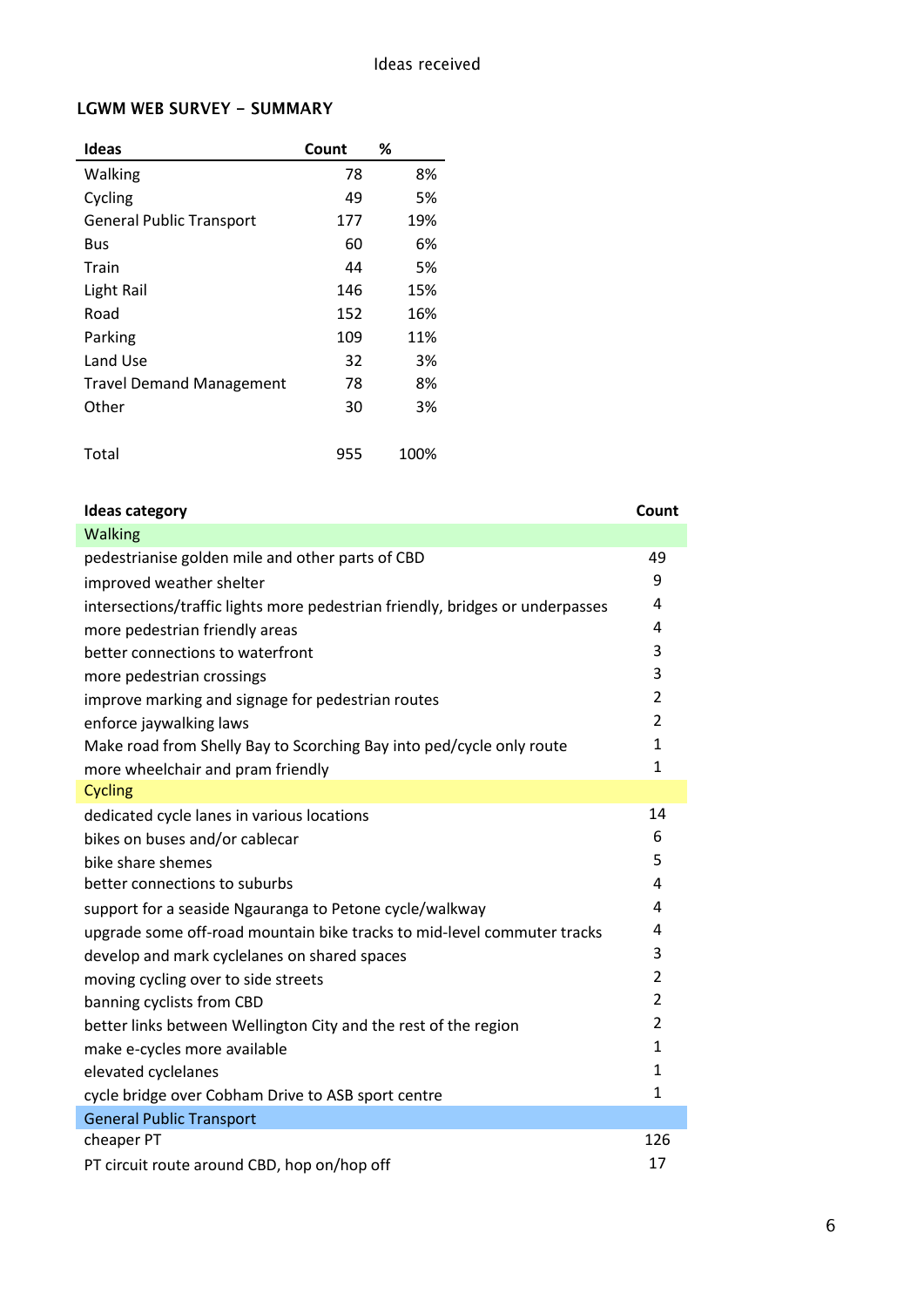| <b>LGWM WEB SURVEY (continued)</b>                                            |                |
|-------------------------------------------------------------------------------|----------------|
| cheaper fares for students                                                    | 13             |
| increased frequency and services to suburbs and airport                       | 5              |
| ferry services eastern suburbs, with integrated shuttle services and parking  | 4              |
| higher frequency of services in off peak times, including weekends            | 3              |
| grade separate public transport from road traffic, elevate or underground     | 2              |
| more segregation of PT from road                                              | 2              |
| daily cap to PT charges                                                       | 2              |
| cable car services to hilly suburbs                                           | $\mathbf{1}$   |
| more integrated bus and rail network                                          | 1              |
| make public transport more dog friendly                                       | $\mathbf{1}$   |
| <b>Bus</b>                                                                    |                |
| Keep the trolley buses                                                        | 23             |
| more bus lanes, (1) on motorway                                               | 6              |
| improve frequency and consistency of services throughout day/week             | 5              |
| keep certain routes, mostly #18 bus                                           | 4              |
| different types of buses (smaller, electric, double decker)                   | 3              |
| use alternate route than Golden Mile                                          | 3              |
| add more direct bus routes                                                    | 2              |
| Remove the trolley buses                                                      | $\overline{2}$ |
| move/remove some bus stops                                                    | 2              |
| Make better use of non-core routes                                            | 1              |
| have an indicator of bus locations at all bus stops                           | 1              |
| more shelter at bus stops                                                     | $\mathbf{1}$   |
| Add a direct bus route between Hataitai and Newtown/Berhampore                | 1              |
| prioritise buses at intersections                                             | 1              |
| have more bus routes going through Brooklyn                                   | 1              |
| Design bus shelters that don't block pedestrians                              | $\mathbf{1}$   |
| Add a bus route from Porirua, Tawa, and Johnsonville to the city              | 1              |
| Use bus tunnel as South lane and have a feeder lane for buses both ways       | 1              |
| Support BRT system                                                            | 1              |
| <b>Train</b>                                                                  |                |
| extending rail through city to airport and other destinations                 | 27             |
| increase frequency of services, (Wairarapa, Palmerston North, Otaki)          | 5              |
| underground metro system                                                      | 5              |
| upgrade train operating system                                                | 2              |
| add carriages to peak hour trains                                             | 1              |
| more Upper Hutt and Kapiti express services                                   | 1              |
| Have a train service along the new Petone to Granada route                    | 1              |
| more cycle capacity on trains                                                 | 1              |
| better shelter at rail stations                                               | 1              |
| Light rail                                                                    |                |
| Support for light rail and trams expressed                                    | 70             |
| suggested route typically through city-past hospital-to airport               | 53             |
| other routes include along the quays, taranaki steet with tunnel at zoo or to | 15             |
| other destinations north of rail station and other eastern/southern suburbs   |                |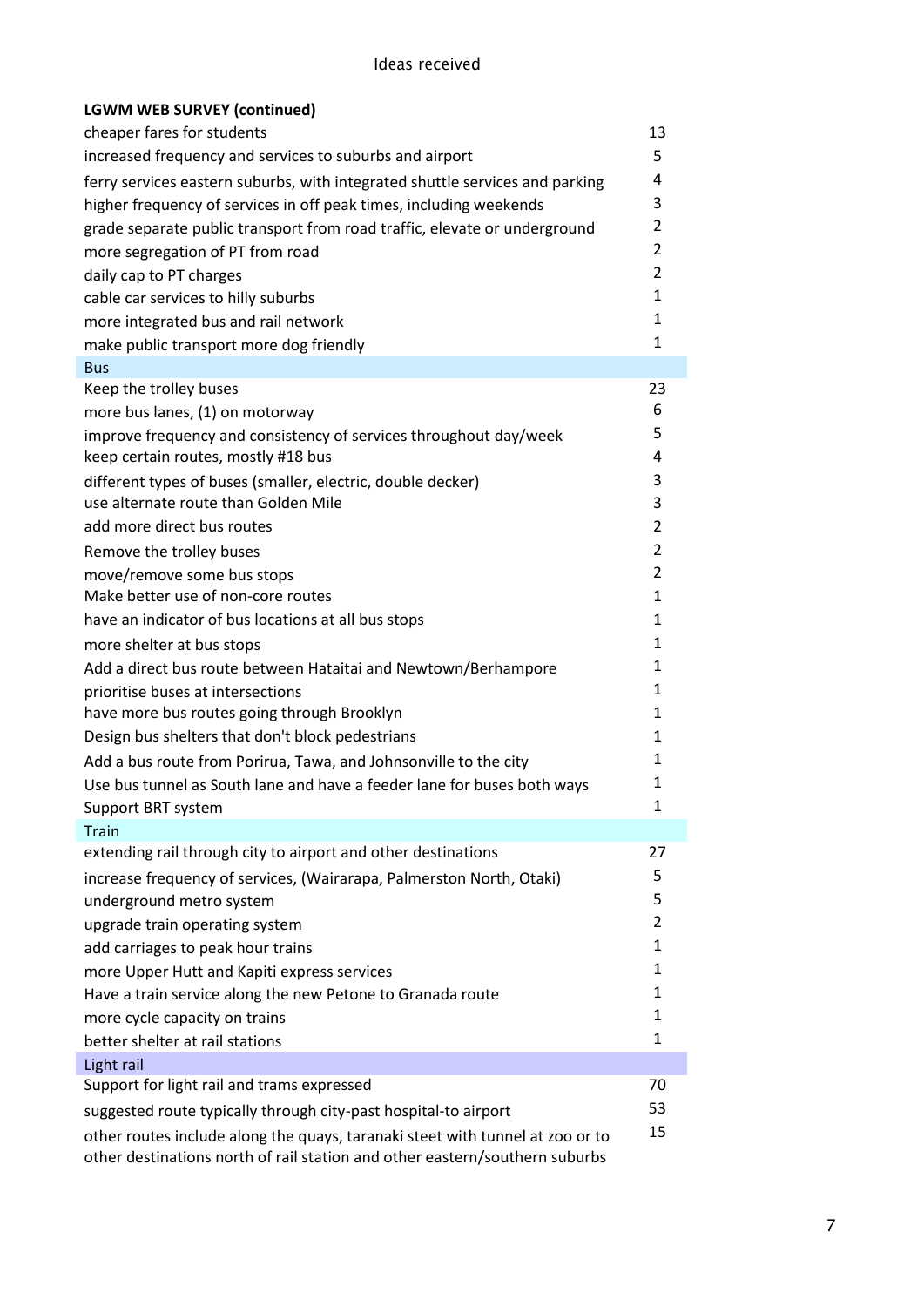## Ideas received

| <b>LGWM WEB SURVEY (continued)</b>                                                          |                |
|---------------------------------------------------------------------------------------------|----------------|
| light rail or tram CBD loop route                                                           | 7              |
| build light rail system south of rail station compatible with heavy rail                    | $\mathbf{1}$   |
| Road                                                                                        |                |
| grade separate the SH with flyovers or tunnels (mostly tunnels at big<br>intersections)     | 32             |
| support basin flyover                                                                       | 30             |
| move SH traffic away from city centre, (1) separate hospital- and airport-<br>bound traffic | 17             |
| better sync or remove traffic lights                                                        | 16             |
| add capacity (more lanes/Mt Vic+Terrace tunnels)                                            | 8              |
| reduce speed limits in city                                                                 | 8              |
| add lanes or tunnel under the Basin                                                         | 7              |
| better connect Wellington City to rest of the region                                        | 4              |
| more one way roads                                                                          | 3              |
| open bus tunnel to cars                                                                     | 3              |
| remove lane from waterfront                                                                 | 3              |
| allow motorcycles/scooters to use the cyclist green box at traffic lights                   | 2              |
| Build a road tunnel under Rimutakas to Wairarapa                                            | $\overline{2}$ |
| bridge across harbour entrance                                                              | $\overline{2}$ |
| support Richard Ried's Basin solution                                                       | $\mathbf{1}$   |
| remove roundabouts at intersections                                                         | $\mathbf{1}$   |
| convert intersections to roundabouts                                                        | $\mathbf{1}$   |
| add traffic lights to merging lanes                                                         | $\mathbf{1}$   |
| connect Willis and Abel Smith street for cars                                               | $\mathbf{1}$   |
| re-widen Lambton Quay                                                                       | $\mathbf{1}$   |
| seal roads with tarseal rather than chipseal                                                | $\mathbf{1}$   |
| Tasman to Tory St primarily ped/cycleway but shared with vehicles                           | $\mathbf{1}$   |
| a road that flows directly to Hataitai to take traffic off Vivian St                        | 1              |
| don't alternate right hand turn only lanes at each intersection (ie. Vivian St)             | 1              |
| move bus and cycle lanes to secondary roads                                                 | $\mathbf{1}$   |
| stop people turning onto Tasman St from Rugby St, but allow Rugby St to<br>turn onto Tasman | 1              |
| Build a road tunnel to connect Wairarapa to Horowhenua                                      | 1              |
| close some intersections (ie. Stout)                                                        | 1              |
| deprioritise road investment                                                                | 1              |
| Parking                                                                                     |                |
| more/cheaper parking (general)                                                              | 25             |
| more parking on edge of city centre                                                         | 17             |
| more park and ride and at more locations                                                    | 13             |
| less parking (general)                                                                      | 12             |
| remove onstreet parking                                                                     | 10             |
| more parking for scooters/motorcycles                                                       | 9              |
| levy on parking, no free parking, all day metered parking                                   | 6              |
| more cycle parking                                                                          | 6              |
| more offstreet parking                                                                      | 5              |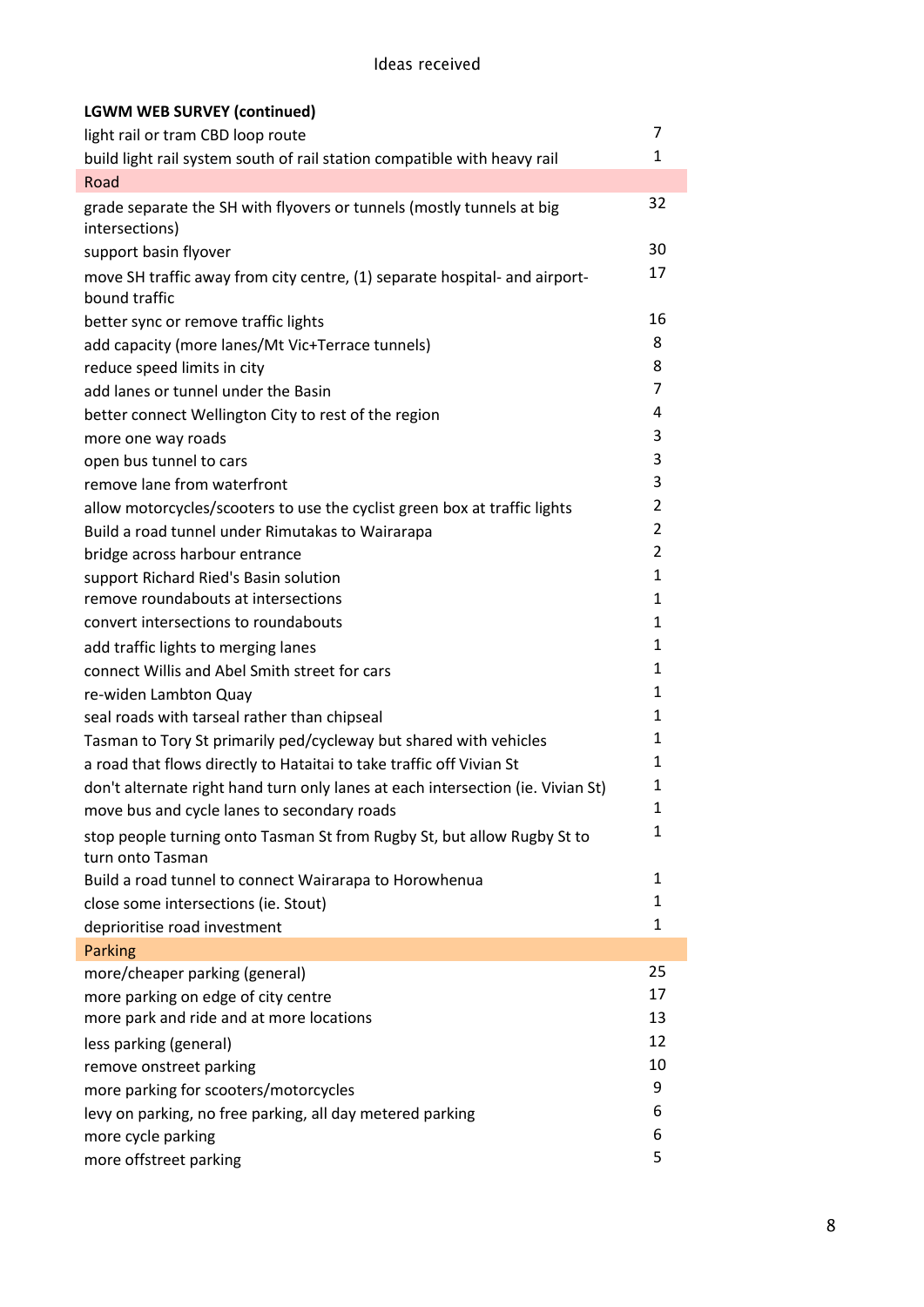| <b>LGWM WEB SURVEY (continued)</b>                                                                              |              |
|-----------------------------------------------------------------------------------------------------------------|--------------|
| extend free/pay and display parking times                                                                       | 3            |
| allow parking only on one side of narrow streets                                                                | 1            |
| Council control of off street parking (make it cheaper)                                                         | 1            |
| make car parking spaces more attractive                                                                         | 1            |
| Land Use                                                                                                        |              |
| move or downgrade protections for the basin reserve                                                             | 9            |
| move the airport                                                                                                | 7            |
| more medium density housing/increase land use density                                                           | 5            |
| move employment and better develop suburban centres                                                             | 5            |
| improve waterfront access                                                                                       | 3            |
| build wind barriers for pedestrians and cyclists                                                                | 1            |
| Use reclaimed port land north of ferry terminal for new campervan/camping<br>site with regular shuttles to city | 1            |
| dual layer city with ped/cyclists on top and cars underneath                                                    | 1            |
| <b>Travel Demand Management</b>                                                                                 |              |
| car free CBD/roads                                                                                              | 50           |
| congestion charge                                                                                               | 10           |
| tolling cars entering city                                                                                      | 6            |
| support carpooling                                                                                              | 4            |
| create clearways in Karori and elsewhere                                                                        | 2            |
| manage traffic better in and around CBD                                                                         | 2            |
| tweak roads to prevent "queue jumping"                                                                          | $\mathbf{1}$ |
| restrict cars in central city using bollards and planters                                                       | 1            |
| Create T2 lanes on motorway                                                                                     | $\mathbf{1}$ |
| Improve trafic flow at Terrace Tunnel with 2 lanes inbound in AM and 2 lanes<br>outbound in PM                  | 1            |
| Other                                                                                                           |              |
| provide support for electric vehicles, includes parking and charging<br>infrastructure                          | 10           |
| optimised network with clear modal priority                                                                     | 8            |
| monorail/skytrain                                                                                               | 4            |
| plan for autonomous vehicles                                                                                    | 3            |
| downtown airport bag drop                                                                                       | 1            |
| Wellington City should control SH1 within the city                                                              | 1            |
| close road around the bays from choco fish shop to Scorcher Bay                                                 | 1            |
| Replace fuel tax with time, location and distance RUC                                                           | 1            |
| increase the flight frequency out from Kapiti Airport                                                           | 1            |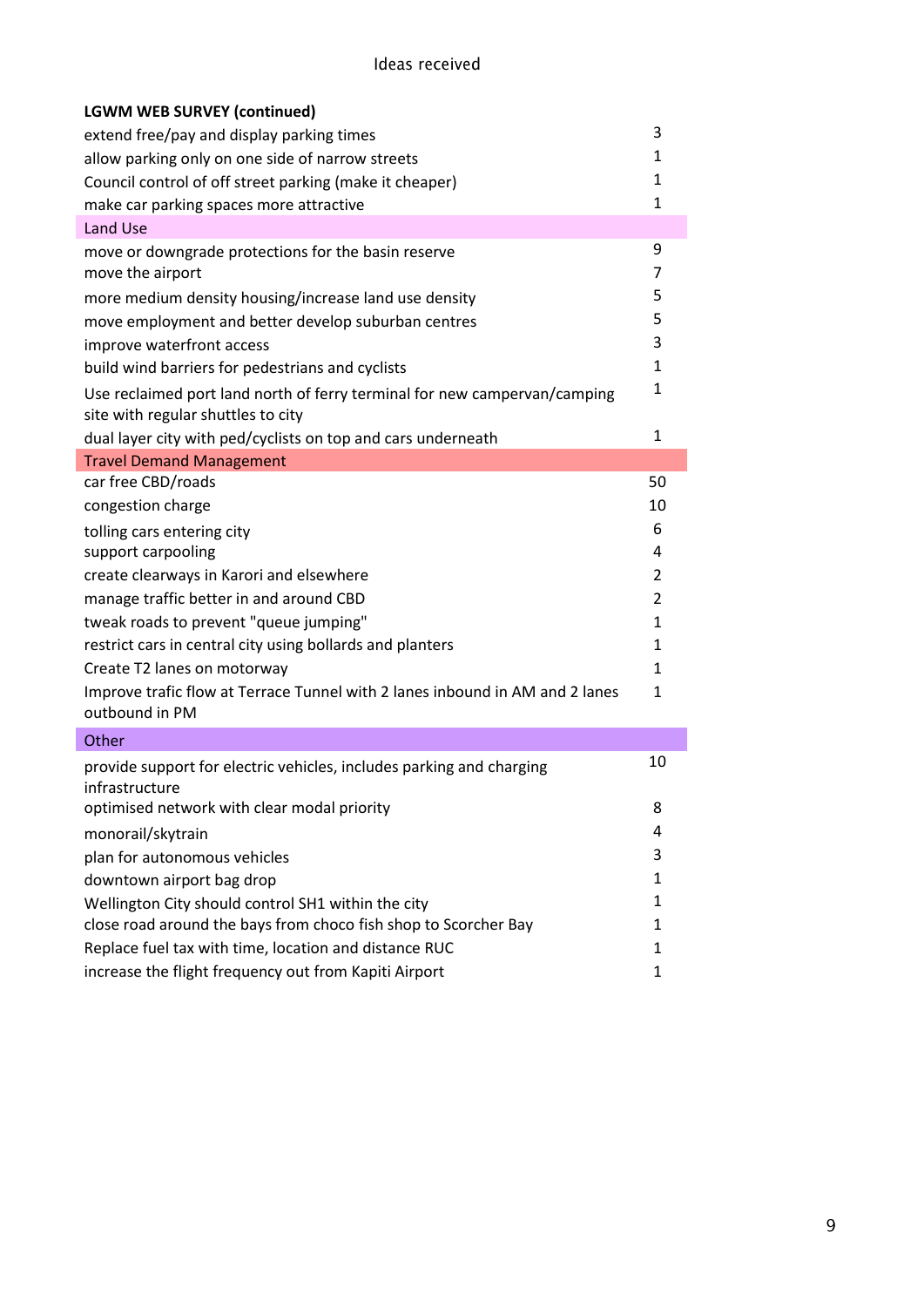### **GWRC PANEL SUMMARY**

| Idea category                   | Count | %    |
|---------------------------------|-------|------|
| Walking                         | 36    | 8%   |
| Cycling                         | 45    | 10%  |
| <b>General Public Transport</b> | 69    | 16%  |
| Bus                             | 43    | 10%  |
| Train                           | 22    | 5%   |
| Light Rail                      | 23    | 5%   |
| Road                            | 54    | 12%  |
| Parking                         | 41    | 9%   |
| Land Use                        | 9     | 2%   |
| <b>Travel Demand Mangement</b>  | 33    | 8%   |
| Other                           | 63    | 14%  |
|                                 |       |      |
| Total                           | 438   | 100% |

| Ideas                                                                              | Count          |
|------------------------------------------------------------------------------------|----------------|
| Walking                                                                            |                |
| pedestrianise more areas in CBD or specific roads (ie. Lambton, Willis)            | 16             |
| make city more pedestrian friendly                                                 | 7              |
| improve walking connections to waterfront                                          | 3              |
| maintain pedestrian priority along waterfront                                      | $\overline{2}$ |
| improve the quality of the footpaths                                               | $\overline{2}$ |
| improve intersections for pedestrians                                              | 1              |
| extend underground walkway from rail station to IRD building and Molesworth street | 1              |
| install barriers to stop jaywalking                                                | 1              |
| more unpaved walkways                                                              | 1              |
| provide tuktuk-style vehicles                                                      | 1              |
| reduce investment in off road shared paths                                         | 1              |
| <b>Cycling</b>                                                                     |                |
| expand or improve the cycling network                                              | 17             |
| Opposed to cycling priority and infrastructure                                     | $\overline{7}$ |
| Support the Ngauranga to Petone shared cycle/walkway and Great Harbour Way         | 4              |
| Develop shared paths for cyclists and pedestrians                                  | 3              |
| remove onstreet parking for cyclelanes                                             | 3              |
| Create safer cycleway designs                                                      | 3              |
| enfore road code for cyclists                                                      | $\overline{2}$ |
| Improve active transport connections between Wellington and Porirua                | 1              |
| legalise cycling on footpath and w/o helmet                                        | 1              |
| raise cyclelane between Petone and Wellington so it doesn't collect rubbish        | 1              |
| install bike lanes along the central median of roads                               | 1              |
| install sealed and unsealed cycle routes from Upper Hutt to Wellington City        | 1              |
| Make tandem bikes and segways more readily available                               | 1              |
| <b>General Public Transport</b>                                                    |                |
| cheaper fares                                                                      | 34             |

Let's GET Wellington MOVING

**SPEARER WELLINGTON** 

Absolutely Positively<br>Wellington City Council<br>Me Heke Ki Pôneke

 $\bigoplus_{\text{ACENCY}}^{\text{NZ} \text{TRANSPORT}}$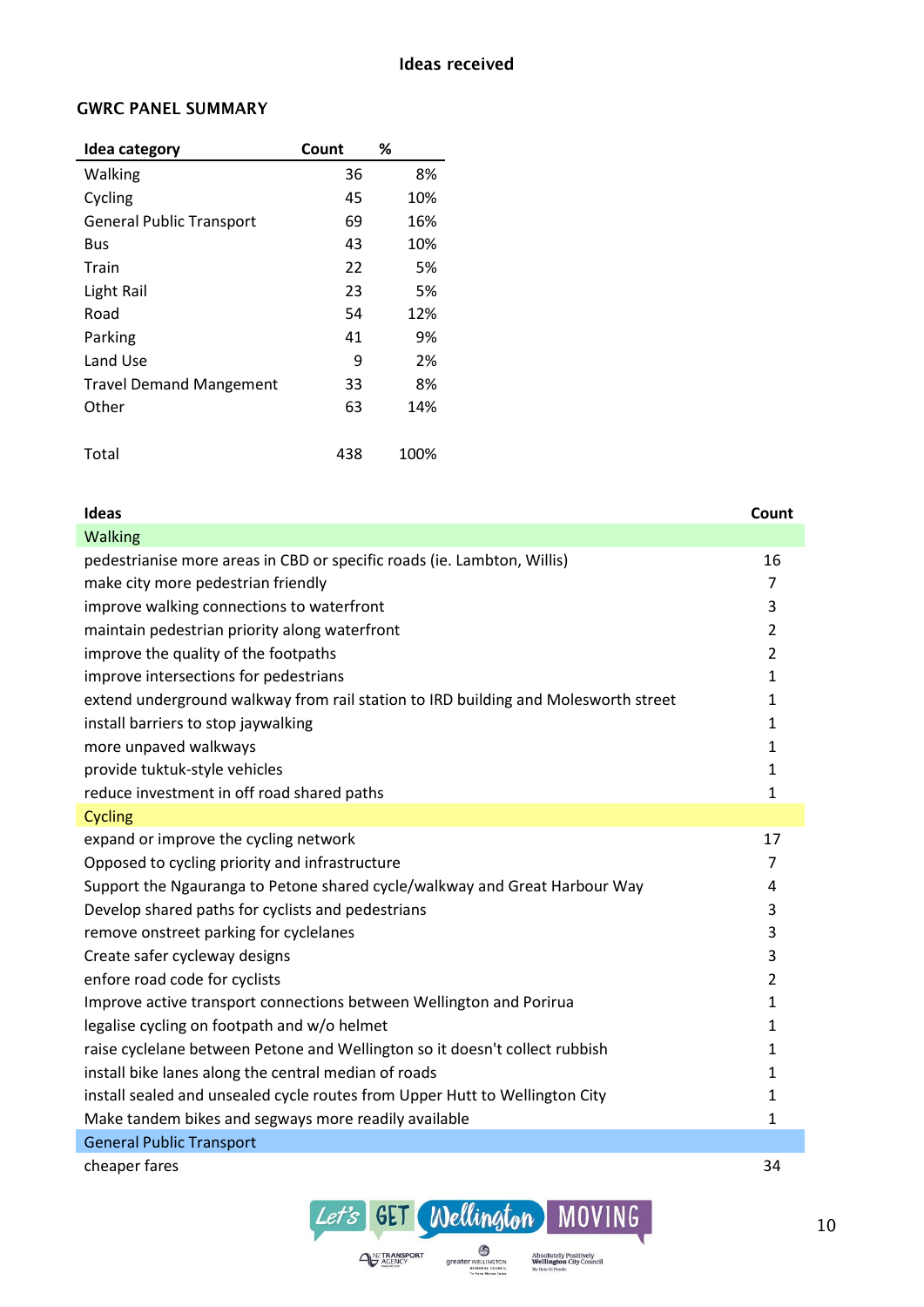| <b>GWRC PANEL (continued)</b>                                                             |                |
|-------------------------------------------------------------------------------------------|----------------|
| prioritise investment in public transport                                                 | 17             |
| Develop a more integrated public transport network (connections, ticketing)               | 6              |
| Remove time restrictions on Gold Card use                                                 | 3              |
| improve ferry services - higher frequency, stops at Oriental Bay and the airport          | 2              |
| More frequent night services and keep bus route to airport until last flight has left     | $\overline{2}$ |
| Maintain the inter-island ferry service                                                   | $\mathbf{1}$   |
| Completely overhaul the public transport network                                          | $\mathbf{1}$   |
| Create an all electric network of trolleys and battery buses                              | 1              |
| Reduce the need to transfer at the railway station, continue services to Kent Terrace     | $\mathbf{1}$   |
| half priced fares for visitors                                                            | $\mathbf{1}$   |
| <b>Bus</b>                                                                                |                |
| Free and frequent public transport in the CBD                                             | 7              |
| higher frequency of services, (1) routes 53/54 and 211                                    | 5              |
|                                                                                           |                |
| Keep the trolley buses                                                                    | 4              |
| <b>Friendlier drivers</b>                                                                 | 2              |
| support electric bus vehicles                                                             | 3              |
| Use smaller buses off-peak on little used routes                                          | 3              |
| Improve bus connections into suburbs                                                      | 3              |
| Faster travel times                                                                       | $\overline{2}$ |
| Bus hubs at rail station and Courtenay Place to intercept suburban services               | 2              |
| More dedicated bus lanes                                                                  | $\overline{2}$ |
| network of feeder electric buses into suburbs and smaller electric shuttles into the hill |                |
| suburbs                                                                                   | $\mathbf{1}$   |
| All bus route variations should have their own number                                     | $\mathbf{1}$   |
| More bus routes should pass by the university campuses                                    | $\mathbf{1}$   |
| Buses should be quieter                                                                   | $\mathbf{1}$   |
| Supports diesel buses                                                                     | $\mathbf{1}$   |
| More express services                                                                     | 1              |
| Build a bus shelter at the Fore Street stop                                               | 1              |
| Extend an Airport Flyer service to Upper Hutt at least once an hour                       | 1              |
| More weekend services                                                                     | 1              |
| remove advertising from sides of bus so passengers can see out of the buses               | $\mathbf{1}$   |
| <b>Train</b>                                                                              |                |
| Extend the rail through the city to the airport of southern/eastern suburbs               | 7              |
| Increase the capacity and frequency of train services                                     | 3              |
| More capacity on Wairarapa trains                                                         | 2              |
| Create an underground metro system                                                        | 2              |
| Connect the Kapiti and Hutt rail lines in the north of the region                         | 2              |
| Improve the rail connections from Kapiti and Hutt                                         | 2              |
| Connect the Johnsonville and Kapiti rail lines                                            | $\mathbf{1}$   |
| <b>Build more rail stations</b>                                                           | $\mathbf{1}$   |
| Review the signage at the railway station                                                 | $\mathbf{1}$   |
| Upgrade the Capital Connection and Wairarapa services to be more like the KiwiRail scenic |                |
| services                                                                                  | 1              |
| Light rail                                                                                |                |
| General support of LRT                                                                    | 9              |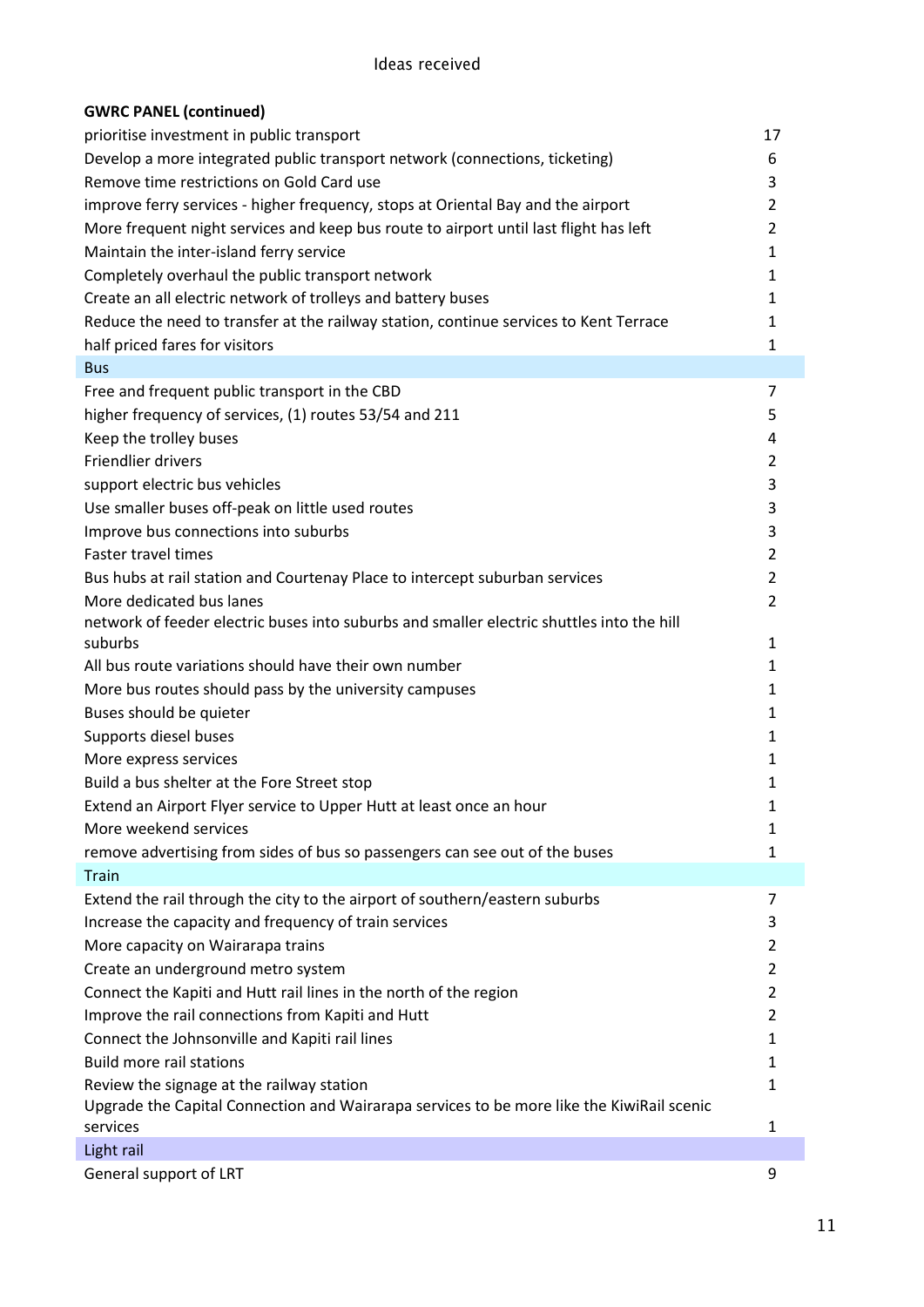| <b>GWRC Panel (continued)</b>                                                             |                |
|-------------------------------------------------------------------------------------------|----------------|
| LRT spine through the city to the airport or other suburbs                                | 8              |
| LRT loop through the city centre                                                          | $\overline{2}$ |
| General support of trams                                                                  | $\overline{2}$ |
| Tram-trains through city to airport                                                       | 1              |
| Tram-trains from airport and along the Kapiti, Johnsonville, and Hutt rail lines          | 1              |
| Road                                                                                      |                |
| Support the Roads of National Significance package through the city                       | 14             |
| Focus effort around the Basin Reserve                                                     | 5              |
| Prioritise roading investment                                                             | 4              |
| Move arterial traffic away from Wellington CBD                                            | 4              |
| Specific support of Basin Bridge proposal                                                 | 3              |
| Improve the roading links between Wellington City and the rest of the region              | 3              |
| Prioritise a direct arterial route to the airport                                         | 3              |
| Improve the flow of traffic                                                               | $\overline{2}$ |
| Build overpasses at current SH2 intersections                                             | $\overline{2}$ |
| Grade separate the most used intersections                                                | $\overline{2}$ |
| Less priority should be given to road improvements                                        | $\overline{2}$ |
| Lower speed limits in and around CBD                                                      | 3              |
| Remove traffic from the waterfront, underground Jervois Quay                              | 2              |
| Alter Victoria/Willis one way traffic system                                              | 1              |
| Reduce congestion on the SH offramps to the city                                          | 1              |
| Remove all the judder bars                                                                | 1              |
| Build a bus only lane or monorail down the centre of the motorway                         | 1              |
| Extend the SH one way traffic through the bus tunnel from Vivian St, return traffic from  |                |
| airport through Mt. Vic                                                                   | 1              |
| Specific opposition to Basin Bridge proposal                                              | $\mathbf{1}$   |
| Fast track construction of Transmission Gully                                             | 1              |
| <b>Parking</b>                                                                            |                |
| Reduce parking prices                                                                     | 10             |
| Increase the number of park and ride spaces                                               | 7              |
| More cheaper parking                                                                      | 6              |
| Reduce on-street parking spaces                                                           | 4              |
| Move parking to the edge of the CBD, maybe with dedicated shuttle or tram services to CBD | 3              |
| Free parking after 6pm or on weekends                                                     | 2              |
| Make it easier to park                                                                    | 2              |
| More on-street parking spaces                                                             | $\overline{2}$ |
| More off-street car parking buildings                                                     | 1              |
| More disabled carparking next to shops                                                    | 1              |
| More cheaper parking at the hospital specifically                                         | 1              |
| Reduce the total number of parking spaces in the city                                     | 1              |
| Reduce the number of park and rides spaces                                                | 1              |
| Land Use                                                                                  |                |
| Improve suburban facilities                                                               | 4              |
| Focus road investment in the suburbs                                                      | 1              |
| Relocate the airport                                                                      | 2              |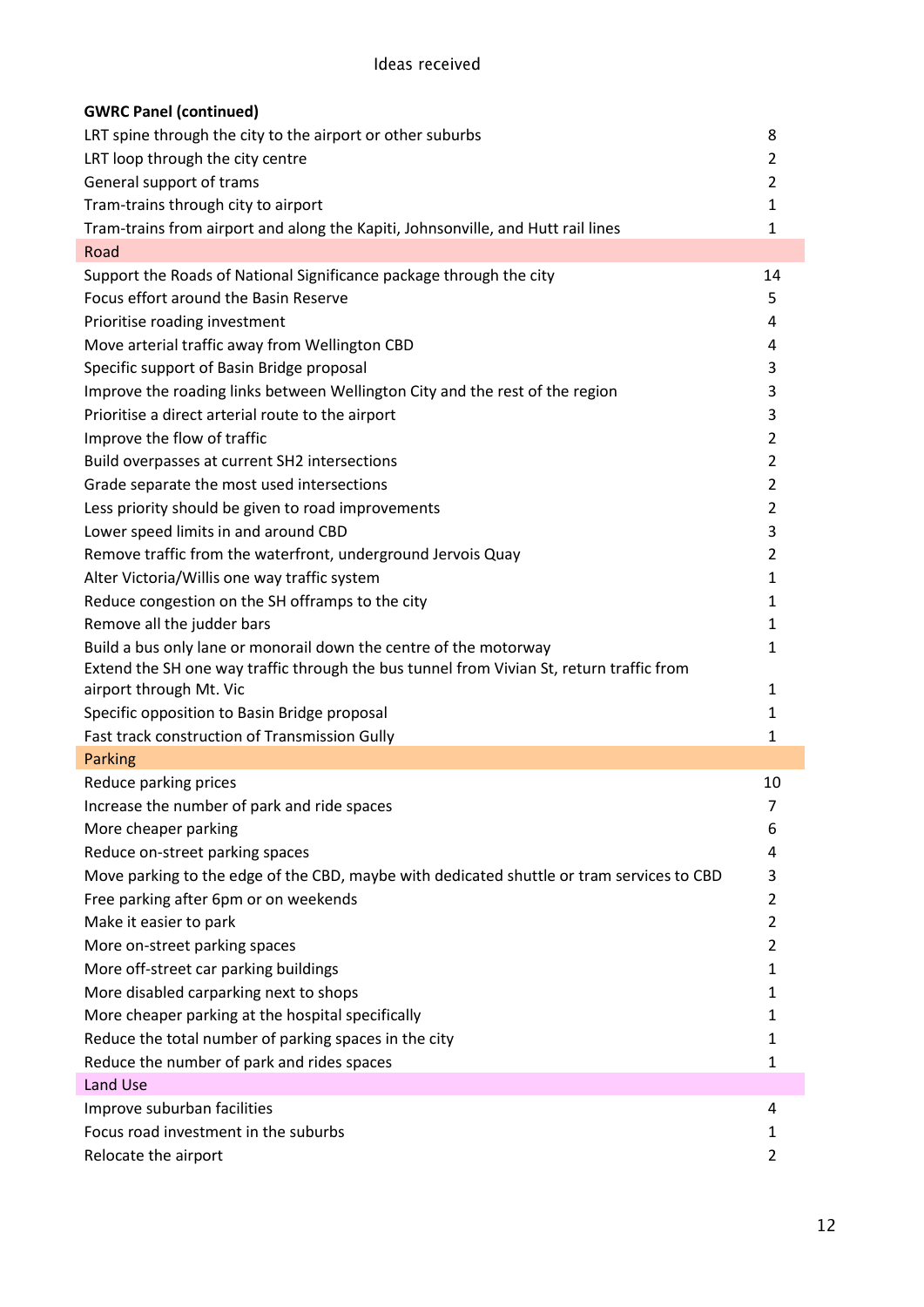| <b>GWRC Panel (continued)</b>                                                                |                |
|----------------------------------------------------------------------------------------------|----------------|
| More shopping arcades through buildings that connect with the streets                        | 1              |
| Relocate the Basin Reserve if necessary                                                      | $\mathbf{1}$   |
| <b>Travel Demand Management</b>                                                              |                |
| Car free CBD, or limit car access to CBD                                                     | 23             |
| Discourage car use                                                                           | $\overline{2}$ |
| Ban freight trucks from CBD during peak traffic hours                                        | 1              |
| Levy a congestion charge                                                                     | 1              |
| Improve traffic management                                                                   | 1              |
| Incentivise carpooling                                                                       | 1              |
| only let people buy a car if they can prove they have an offstreet parking space to store it | $\mathbf{1}$   |
| Other                                                                                        |                |
| Create an optimised network with clear modal priority and/or separation of all modes         | 22             |
| Focus on alternatives to private vehicles (public transport, walking, and cycling)           | 11             |
| Support a monorail                                                                           | 4              |
| Support electric vehicles                                                                    | 4              |
| Ensure elderly and disabled access to transport                                              | 3              |
| Make information more readily available                                                      | $\overline{2}$ |
| Focus on improving access into and out of Wellington City                                    | $\overline{2}$ |
| Focus on better links to the hospital                                                        | $\overline{2}$ |
| Install travellators in CBD and to waterfront                                                | $\overline{2}$ |
| More CCTV coverage in narrow pedestrian areas                                                | $\overline{2}$ |
| Better utilisation of technology                                                             | 1              |
| Develop a refundable travel card for use on all transport modes                              | 1              |
| contract out transport planning                                                              | $\mathbf{1}$   |
| Plan for cars use in hilly suburbs and alternative means on the flat areas                   | 1              |
| Improve transport links to the Wairarapa                                                     | 1              |
| Improve access to and from the airport                                                       | $\mathbf{1}$   |
| Improve the visibility of cars and pedestrians on arterial routes by schools and centres     | 1              |
| Reduce investment for public and private modes                                               | 1              |
| Improve the street lighting at night                                                         | 1              |
| Limit private vehicle access to Perrots Corner, Willis, and Lambton Quay only to freight     |                |
| vehicles                                                                                     | $\mathbf{1}$   |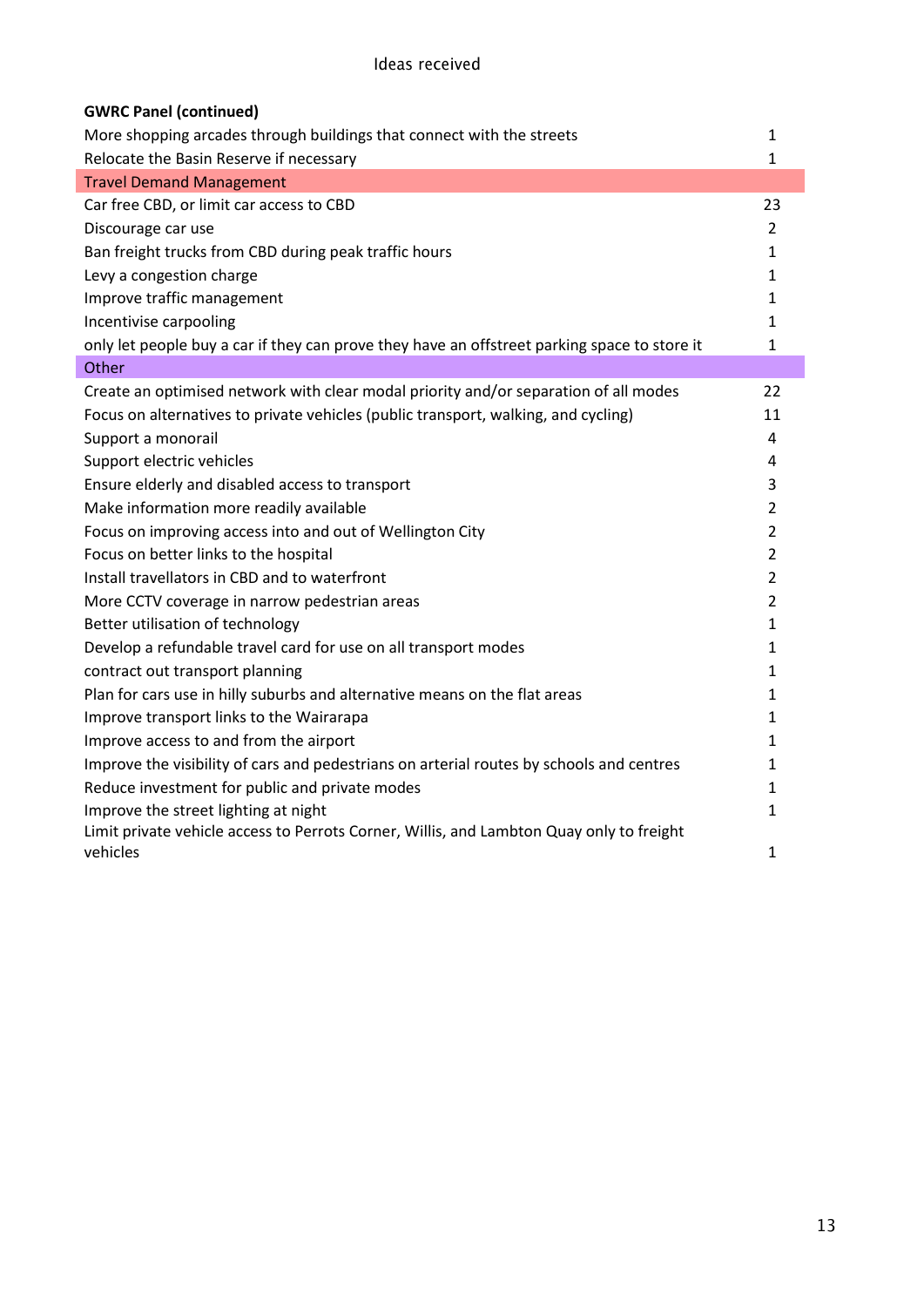## **UMR Survey**

| idea category                   | Count | ℅    |
|---------------------------------|-------|------|
| Walking                         | 10    | 7%   |
| Cycling                         | 14    | 10%  |
| <b>General Public Transport</b> | 27    | 19%  |
| Bus                             | 6     | 4%   |
| Train                           | 14    | 10%  |
| Light Rail                      | 6     | 4%   |
| Road                            | 33    | 23%  |
| Parking                         | 9     | 6%   |
| Land Use                        | 5     | 4%   |
| <b>Travel Demand Management</b> | 6     | 4%   |
| Other                           | 11    | 8%   |
|                                 |       |      |
| Total                           | 141   | 100% |

| <b>Ideas</b>                                                                                 | Count        |
|----------------------------------------------------------------------------------------------|--------------|
| Walking                                                                                      |              |
| improve the quality of the footpaths, particularly for disabled/wheelchair                   | 5            |
| pedestrianise more areas                                                                     | 2            |
| install barriers to prevent jaywalking                                                       | $\mathbf{1}$ |
| improve walking facilities to/from Westpac Stadium                                           | $\mathbf{1}$ |
| maintain the pedestrian priority along the waterfront                                        | 1            |
| <b>Cycling</b>                                                                               |              |
| Opposed to more cycle lanes or remove current cycle lanes, particularly<br><b>Island Bay</b> | 5            |
| Create a wider network of separate cycle lanes around the city                               | 4            |
| Generally invest for safer cycling                                                           | 2            |
| Ban cyclists from the CBD                                                                    | 1            |
| Support the Ngauranga to Petone walk/cycleway                                                | $\mathbf{1}$ |
| Enforce the road rules for cyclists                                                          | $\mathbf{1}$ |
| <b>General Public Transport</b>                                                              |              |
| cheaper public transport fares generally and for students                                    | 14           |
| improve the integration between services as well as ticketing                                | 4            |
| focus investment on public transport                                                         | 3            |
| provide more ferry services                                                                  | $\mathbf{1}$ |
| Provide better disability access to public transport                                         | 1            |
| improve public transport routes through the city                                             | 1            |
| increase the frequency of services                                                           | $\mathbf{1}$ |
|                                                                                              | $\mathbf{1}$ |
| improve the connections between Wellington City and the rest of the region                   |              |
| provide more direct routes between the suburbs, not just to the CBD                          | $\mathbf{1}$ |
| <b>Bus</b>                                                                                   |              |
| keep the trolley buses                                                                       | 2            |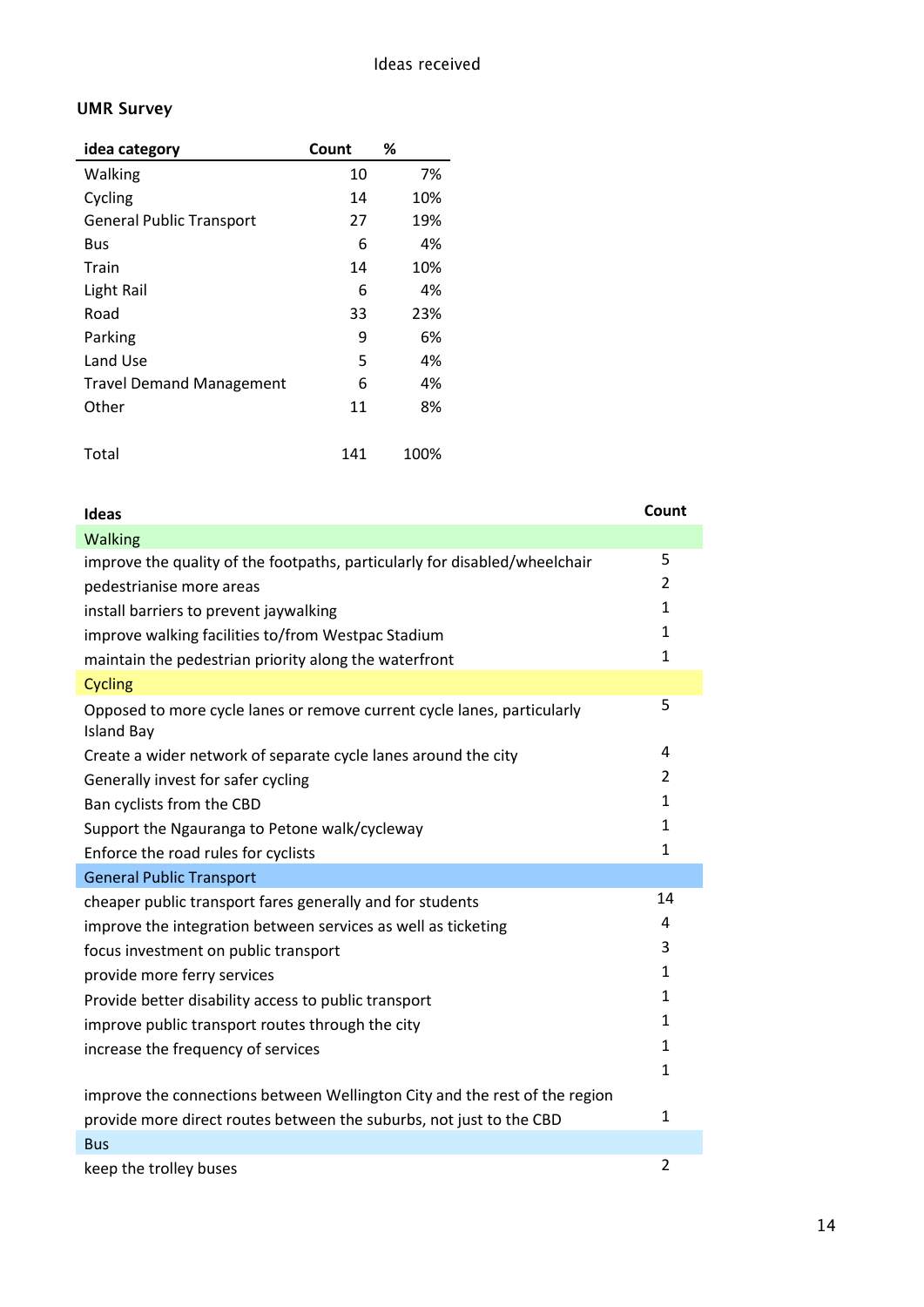| <b>UMR Survey (continued)</b>                                                                    |                |
|--------------------------------------------------------------------------------------------------|----------------|
| Increase capacity during peak times                                                              | 1              |
| clearly mark bus lanes                                                                           | 1              |
| improve the reliability of bus services                                                          | 1              |
| support battery powered buses                                                                    | 1              |
| <b>Train</b>                                                                                     |                |
| Focus investment on improving rail services specifically                                         | 5              |
| Increase the capacity and frequency of train services in the region                              | 4              |
| Improve the frequency and capacity of Wairarapa services specifically                            | 3              |
| Double track rail line to Trentham                                                               | $\mathbf{1}$   |
| Upgrade the Wellington Rail Station to make it nicer and incrase shelter<br>along the concourses | 1              |
| Light rail                                                                                       |                |
| Create a light rail service to Courtenay Place or the airport                                    | 3              |
| General support for light rail                                                                   | 2              |
| Build a light rail service from the interislander ferry terminal to the airport                  | $\mathbf{1}$   |
| Road                                                                                             |                |
| Support for the Basin Bridge proposal                                                            | 6              |
| Support for the Roads of National Significance, mostly the Mt. Vic and<br>Terrace tunnels        | 4              |
| focus on traffic issues at the Basin Reserve and Mt. Victoria Tunnel                             | 4              |
| focus on improving access to/from the airport                                                    | 3              |
| <b>Support Transmission Gully Motorway</b>                                                       | 3              |
| focus investment on building motorways and roads                                                 | 2              |
| Create an alternative route out of Wellington City for resilience purposes                       | $\overline{2}$ |
| Improve safety at intersections                                                                  | $\mathbf{1}$   |
| Improve road access between Wellington City and the rest of the region                           | $\mathbf{1}$   |
| Investigate moving traffic away from the Basin Reserve and widening the Mt.<br>Vic tunnel        | 1              |
| <b>Build another tunnel</b>                                                                      | 1              |
| Fix the Broadway roundabout                                                                      | 1              |
| improve the roads in Kapiti and Wairarapa                                                        | $\mathbf{1}$   |
| Support the Petone to Granada project                                                            | 1              |
| Widen road to create 3 lanes each way from rail station to the airport                           | 1              |
| Increase the speed limit to reduce congestion                                                    | 1              |
| <b>Parking</b>                                                                                   |                |
| more cheaper parking                                                                             | 5              |
| more park and rides spaces                                                                       | 2              |
| more bike shelters for safely parking bicycles                                                   | 1              |
| extend the pay time limit from 2 to 3 hours                                                      | 1              |
| Land Use                                                                                         |                |
| Focus more growth and development into the suburbs                                               | 4              |
| Improve access to the waterfront                                                                 | 1              |
|                                                                                                  |                |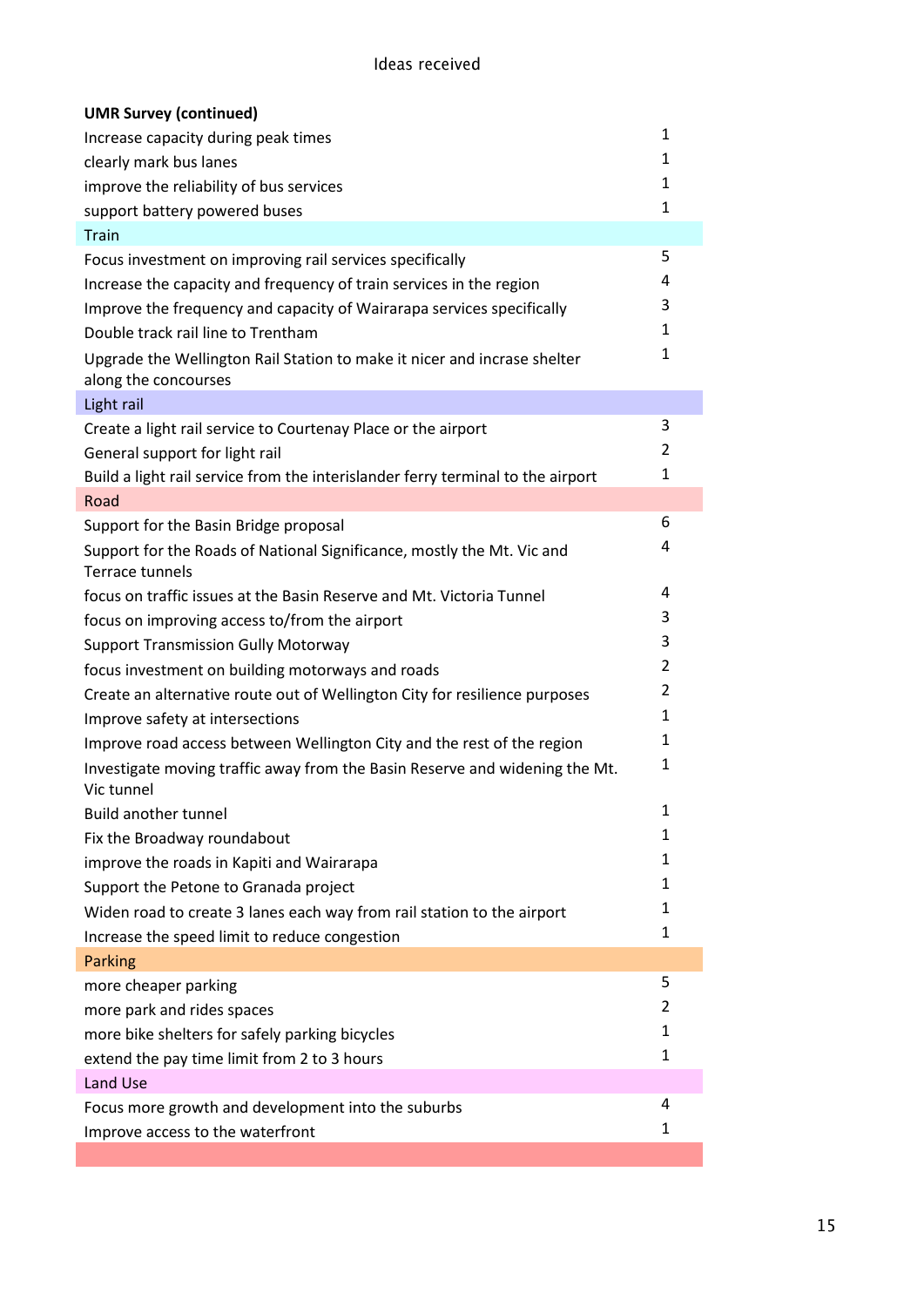| <b>UMR Survey (continued)</b>                                     |                |
|-------------------------------------------------------------------|----------------|
| <b>Travel Demand Management</b>                                   |                |
| Implement congestion charges                                      | $\overline{2}$ |
| Better management to improve the flow of traffic                  | 2              |
| Limit car access to the CBD                                       | 1              |
| Support carpooling initiatives                                    | 1              |
| Other                                                             |                |
| Improve access between Wellington City and the rest of the region | 2              |
| Provide more street lighting at night                             | 2              |
| Improve access to Wairarapa                                       | 1              |
| Support adoption of electric vehicles                             | 1              |
| focus on providing for alternatives to car use                    | 1              |
| Support a monorail                                                | 1              |
| Create an optimised network with clear modal priority             | 1              |
| Create more campervan sites                                       |                |
| Better integrated transport planning amongst agency providers     | 1              |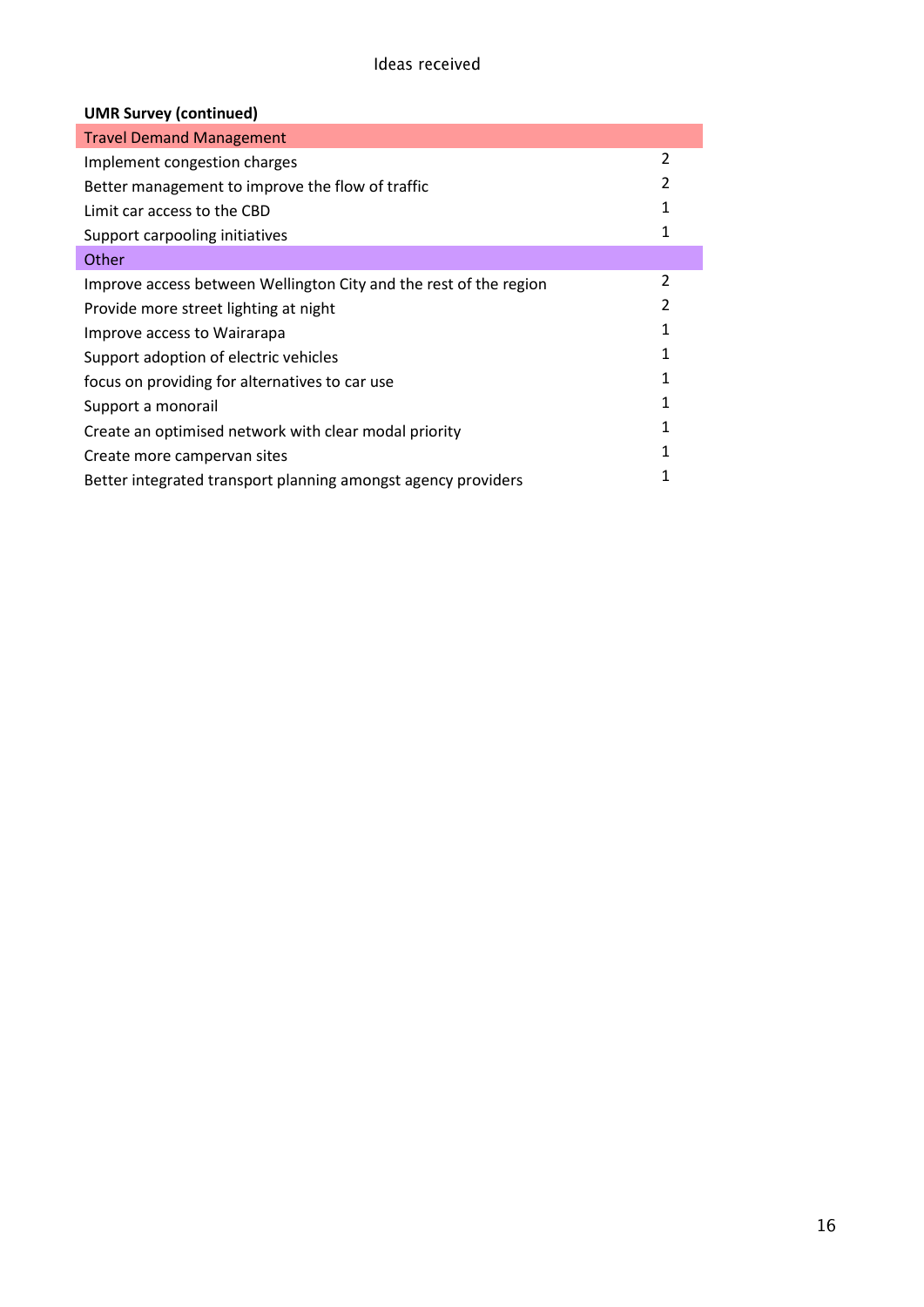#### Darzin sourced

| ideas category                  | <b>Counts</b> | ℅    |
|---------------------------------|---------------|------|
| Walking                         | 23            | 7%   |
| Cycling                         | 20            | 6%   |
| <b>General Public Transport</b> | 47            | 14%  |
| Bus                             | 48            | 14%  |
| Train                           | 16            | 5%   |
| Light Rail                      | 21            | 6%   |
| Road                            | 69            | 20%  |
| Parking                         | 25            | 7%   |
| Land Use                        | 19            | 6%   |
| <b>Travel Demand Management</b> | 20            | 6%   |
| Other                           | 37            | 11%  |
|                                 |               |      |
| Total                           | 345           | 100% |

| <b>Walking</b>                                                                                                                                               |                |
|--------------------------------------------------------------------------------------------------------------------------------------------------------------|----------------|
| Pedestrianise more areas                                                                                                                                     | 4              |
| Add more cross walks in high pedestrian use areas, including under/over passes                                                                               | 3              |
| higher pedestrian priority at intersections                                                                                                                  | 3              |
| Bring footpath infrastructure up to NZ Pedestrian Planning and Design Guide<br>standards and implement the Urban Growth Plan sustainable transport hierarchy | $\overline{2}$ |
| Separated pedestrian routes should follow cycling routes                                                                                                     | $\mathbf{1}$   |
| Pedestrian bridge over Hutt Road                                                                                                                             | $\mathbf{1}$   |
| close off more Lambdon Quay side streets                                                                                                                     | $\mathbf{1}$   |
| remove bike parking from the footpath and reduce other clutter                                                                                               | $\mathbf{1}$   |
| implement suggested improvements from the Golden Mile Safety Review and the<br>2015 Community Street Review Wellington Railway Station                       | $\mathbf{1}$   |
| more shelter on Victoria St between Dixon and Karo                                                                                                           | $\mathbf{1}$   |
| improve walking routes to Johnsonville/Porirua and the Hutt                                                                                                  | $\mathbf{1}$   |
| improve walking connections to suburban centres                                                                                                              | $\mathbf{1}$   |
| convert a range of quieter inner city streets into shared spaces                                                                                             | $\mathbf{1}$   |
| Skater-friendly infrastructure the first and last leg of a multi-modal trip                                                                                  | $\mathbf{1}$   |
| pedestrian friendly - safety on narrow streets                                                                                                               | $\mathbf{1}$   |
| <b>Cycling</b>                                                                                                                                               |                |
| Network of separated cycle lanes, either as a spine route along main roads or side<br>streets, including Coutts St airport tunnel                            | 10             |
| Improve cycling safety at various locations including Martinborough-Masterton<br>Road, Kent/Majoribanks intersection, and Hutt Road                          | 3              |
| bike racks on buses                                                                                                                                          | $\overline{2}$ |
| create cycle priority routes with low speed limits for cars along quiet side streets                                                                         | $\mathbf{1}$   |
| offroad cycleway between Waikanae and Otaki, including Otaki River bridge                                                                                    | $\mathbf{1}$   |
| bike hubs at either end of CBD - take PT into city                                                                                                           | $\mathbf{1}$   |
| close one lane on each side of the Quays to make a dedicated cycle lane                                                                                      | $\mathbf{1}$   |
| Underpass beneath Vivian St at Cuba St                                                                                                                       | $\mathbf{1}$   |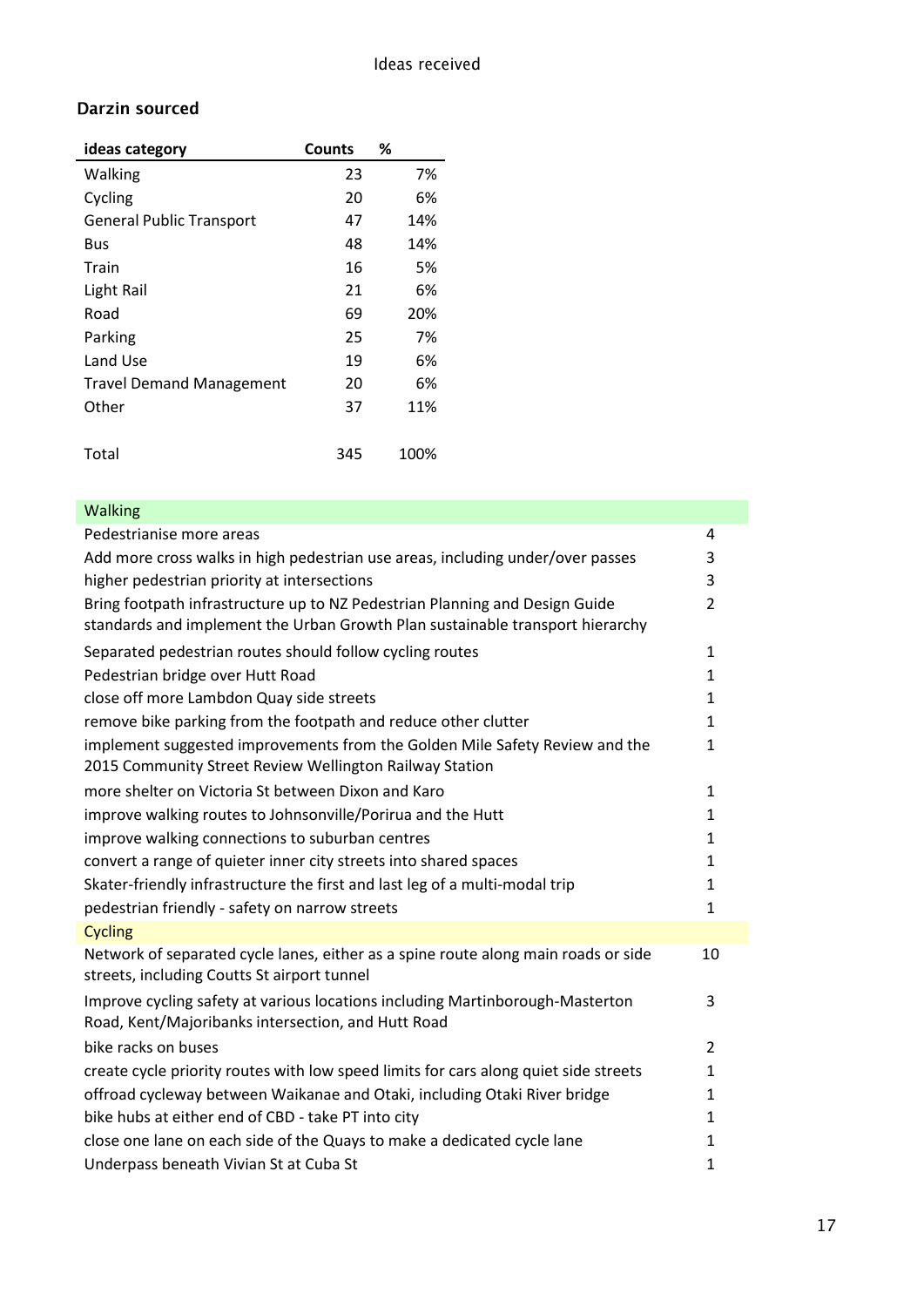#### Ideas received

### **Darzin sourced (continued)**

| <b>General Public Transport</b>                                                                   |                |
|---------------------------------------------------------------------------------------------------|----------------|
| cheaper Pt, including students, cheaper ticket to airport, fewer zones                            | 12             |
| improve integration of services - reliability, and amenity of transfers                           | 9              |
| Support electronic integrated ticketing                                                           | 8              |
| improve disability access, young families and older people                                        | 3              |
| provide better shelter at stops                                                                   | 3              |
| extend Gold Card hours                                                                            | $\overline{2}$ |
| increase frequency of services, more consistent frequency between peak/off-peak                   | 2              |
|                                                                                                   |                |
| Dual spine, bus to Newtown and Island Bay, rail along Quays through Mt. Vic tunnel                | $\mathbf{1}$   |
| and following SH to airport/eastern suburbs                                                       |                |
| Improve public transport reliability from the North through Wellington City                       | $\mathbf{1}$   |
| Integrate the schedules of trains, buses at Wellington Rail Station, and airport flight<br>times  | $\mathbf{1}$   |
| easier access to information                                                                      | 1              |
| PT connessionary fares for car owners who leave car at home                                       | 1              |
| Public transport needs priority over other vehicles                                               | 1              |
| 3 main PT hubs in Hutt, Porirua and Wellington City with 10 min frequencies during                | $\mathbf{1}$   |
| peak times and 30 min off peak; feeder buses to these hubs                                        |                |
| provide w-fi services                                                                             | $\mathbf{1}$   |
| <b>Bus</b>                                                                                        |                |
| higher frequency of services, including to low decile neighbourhoods, and                         | 5              |
| weekends, nights                                                                                  |                |
| more direct bus routes to CBD and between suburbs (ie. Island Bay and Kilbirnie)                  | 4              |
| Provide audio and visual announcements of stops, push alerts to phones, wifi<br>technology alerts | 3              |
| support trolleys                                                                                  | 3              |
| Retain the Karori to Seatoun route as trolleys                                                    | 2              |
| Dedicated BRT down Jervois, Cable and Wakefield to Kent/Cambridge                                 | 2              |
| increase services and install bus lanes connecting with airport                                   | $\overline{2}$ |
| Friendlier drivers                                                                                | 2              |
| Provide a ring route of bus services                                                              | 1              |
| more comfortable buses                                                                            | 1              |
| Airport Flyer 91 timetable should be kept the same                                                | 1              |
| implement Wellington bus review changes                                                           | 1              |
| Identify which buses connect with the Beacon Hill shuttle and make this                           | 1              |
| information readily accessible                                                                    |                |
| Improve visibility of oncoming buses at bus stops                                                 | 1              |
| remove advertisements from bus windows                                                            | 1              |
| free shuttle from rail station to hospital                                                        | 1              |
| map of routes at bus stops                                                                        | 1              |
| new contracts need to spell out accessibility requirements of whole-of-journey                    | 1              |
| experience and information availability                                                           |                |
| opposes bus-bus transfers                                                                         | 1              |
| suburb to suburb routes                                                                           | 1              |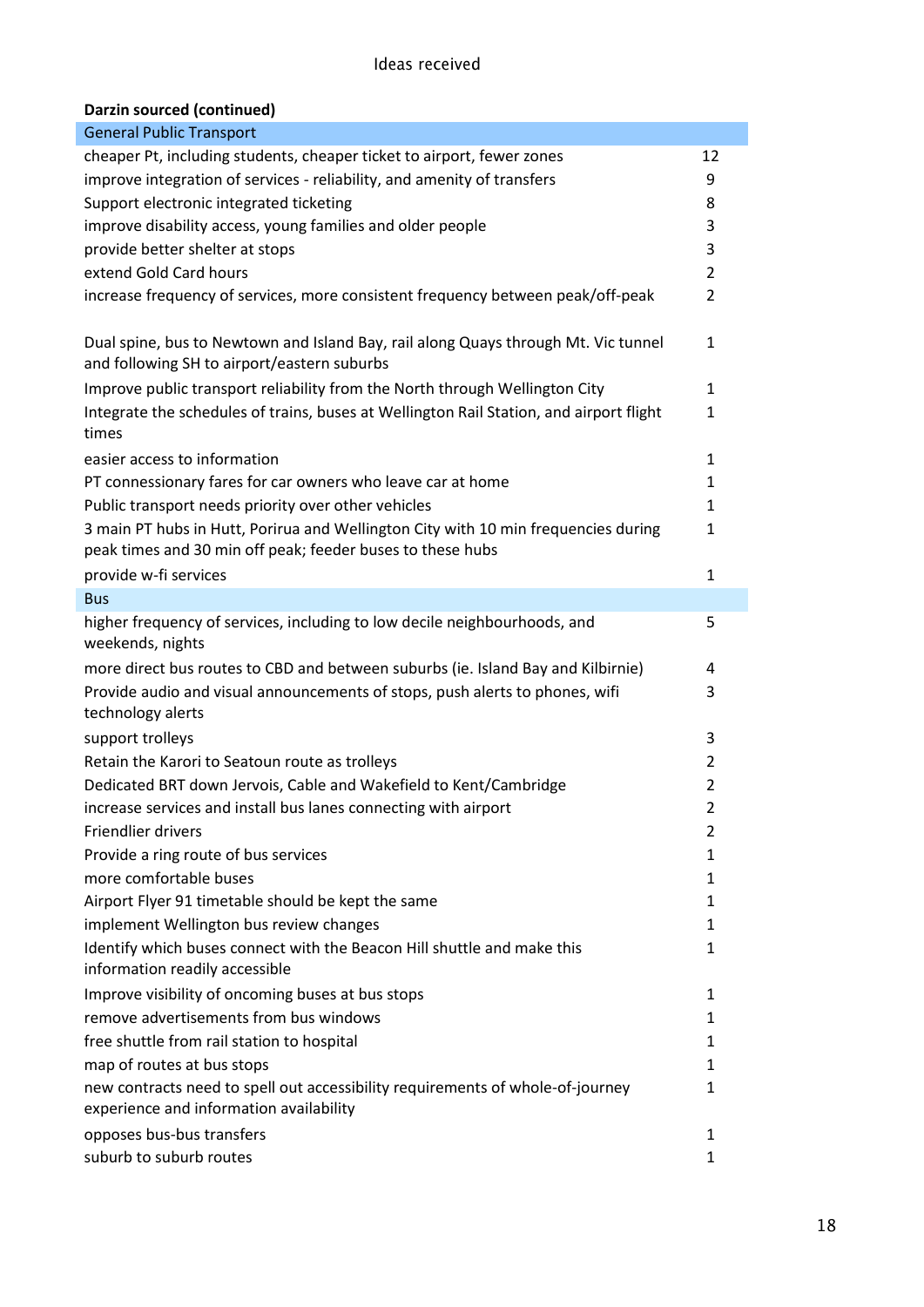| Darzin sourced (continued)                                                                                                                                  |                |
|-------------------------------------------------------------------------------------------------------------------------------------------------------------|----------------|
| Keep #18 bus                                                                                                                                                | 1              |
| opposes double decker buses                                                                                                                                 | $\mathbf{1}$   |
| bus priority between Ngauranga, CBD, Newtown and Kilbirnie                                                                                                  | 1              |
| convert diesel buses to Wrightdrive engines                                                                                                                 | $\mathbf{1}$   |
| impove shelter at bus stop on Ghuznee Street                                                                                                                | $\mathbf{1}$   |
| cheap hop on hop off suburban bus services during peak times                                                                                                | $\mathbf{1}$   |
| Weekend bus from Masterton to Upper Hutt at 10am and return at 4pm                                                                                          | 1              |
| Bring back Valley Flyer service                                                                                                                             | $\mathbf{1}$   |
| bus lanes down featherston                                                                                                                                  | $\mathbf{1}$   |
| two way bus/commercial lane down centre of lambdon quay                                                                                                     | $\mathbf{1}$   |
| small free shuttles from rail station to Courtenay                                                                                                          | 1              |
| bus/taxi only Lambton Quay during peak times                                                                                                                | $\mathbf{1}$   |
| wifi on buses                                                                                                                                               | $\mathbf{1}$   |
| <b>Train</b>                                                                                                                                                |                |
| More consistent and frequent services on off-peak times, including weekends and<br>holidays (ie. half hourly until 11.30), and including Wairarapa services | 3              |
| trains need a bike and baggage compartment                                                                                                                  | $\overline{2}$ |
| Rail throuth the city to airport with a tunnel underneath the runway connecting<br>Rongotai Rd and Caledonia St                                             | 2              |
| Train down the Quays to Kent, dual road/rail tunnel through Mt. Vic and on to<br>airport                                                                    | 2              |
| Better pedestrian access from Ngauranga Gorge to Ngauranga rail station                                                                                     | $\mathbf{1}$   |
| better amenity in Wellington Rail Station platforms                                                                                                         | 1              |
| extra weekend Wellington to Masterton train at 2pm                                                                                                          | $\mathbf{1}$   |
| Wairarapa trains shouldn't pick up Hutt based passengers                                                                                                    | $\mathbf{1}$   |
| better elderly access to early morning trains                                                                                                               | $\mathbf{1}$   |
| better sync Kapiti and Hutt trains to enable rail travel from Kapiti to Hutt                                                                                | $\mathbf{1}$   |
| reinstate Kaiwharawhara rail station to serve ferry passengers with single subway<br>linking ferries, rail, and Hutt Road                                   | $\mathbf{1}$   |
| <b>Light Rail</b>                                                                                                                                           |                |
| General support                                                                                                                                             | 15             |
| trams that go up and down middle of Golden Mile                                                                                                             | 3              |
| inter-city light rail with bus connections                                                                                                                  | 1              |
| LRT loop down Jervois and up golden mile                                                                                                                    | 1              |
| LRT along coast to airport                                                                                                                                  | $\mathbf{1}$   |
| Road                                                                                                                                                        |                |
| Support RoNS and trenching SH1 between tunnels                                                                                                              | 10             |
| Build a road through the Basin Reserve                                                                                                                      | 5              |
| Duplicate Terrace and Mt. Vic tunnels                                                                                                                       | 5              |
| Only make incremental, at-grade changes at the Basin, support BRREO or Option X                                                                             | 3              |
| Underground road and preserve open space at Basin                                                                                                           | 3              |
| Focus on airport access                                                                                                                                     | 2              |
| Peak period tidal flow lanes on major routes                                                                                                                | $\overline{2}$ |
| Maintain road capacity at current levels                                                                                                                    | 2              |
| Focus on freight/commuter conflicts near port                                                                                                               | $\overline{2}$ |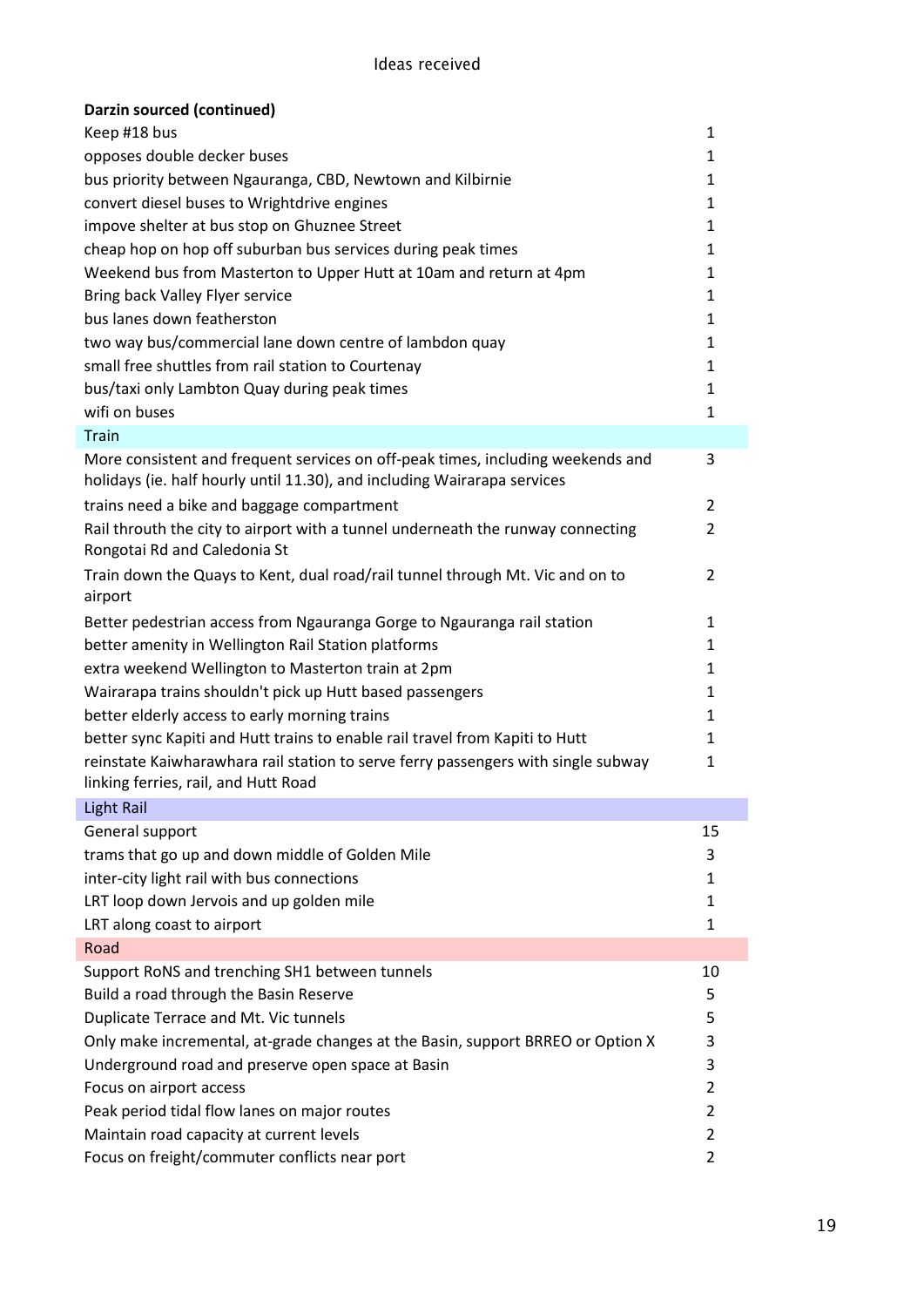| Darzin sourced (continued)                                                                                                                                                                                                                                                                           |              |
|------------------------------------------------------------------------------------------------------------------------------------------------------------------------------------------------------------------------------------------------------------------------------------------------------|--------------|
| Reduce Quays to 2 lanes each way                                                                                                                                                                                                                                                                     | $\mathbf{1}$ |
| Convert Taranaki and Adelaide Rd into boulevards                                                                                                                                                                                                                                                     | $\mathbf{1}$ |
| Oppose the Basin Bridge proposal                                                                                                                                                                                                                                                                     | $\mathbf{1}$ |
| Build a bridge between North and South Islands                                                                                                                                                                                                                                                       | $\mathbf{1}$ |
| Have hospital bound traffic divert off the motorway earlier to avoid the Basin to<br>the west                                                                                                                                                                                                        | 1            |
| Add movement sensors regulating pedestrian crossing phases to the Adelaide road<br>lights outside the Blind Foundation                                                                                                                                                                               | $\mathbf{1}$ |
| Upgrade Terrace and Mt Vic tunnels to southbournd 3 lanes, 2 lanes each way<br>between Basin and Airport with a 3rd lane from Goa St to Cobham Dr for bus<br>priority, 4 lane each way SH1 between Terrace and Tinakori off-ramps                                                                    | $\mathbf{1}$ |
| Make Tory St one way southbound between Courtenay and John St, let 2 lanes of<br>Vivian St turn south onto Tory St and re-phase lights to give priority to John St<br>traffic going south onto Riddiford to discourage southbound Adelaide Rd traffic                                                | $\mathbf{1}$ |
| Reduce Vivian to one lane between Tory and Kent                                                                                                                                                                                                                                                      | $\mathbf{1}$ |
| Move northwest traffic from Kent and Cambridge Terrace approximately to where<br>Barker Street is now, Sussex St bridge over lowered SH westbound traffic<br>connecting to Arras Tunnel, long term move eastbound SH traffic into this corridor<br>and duplicate Mt. Vic tunnel for 2 lanes each way | $\mathbf{1}$ |
| Divert SH down Victoria St to Karo Dr                                                                                                                                                                                                                                                                | 1            |
| Limit left hand turning from Rugby St onto Adelaide Road to only the single outside<br>lane                                                                                                                                                                                                          | $\mathbf{1}$ |
| New tunnel linking Broomhedge St to Wellington/Ruahine St intersection, system<br>of one way roads to create a loop road utilising the tunnels, convert "bus tunnel" to<br>one way east to west traffic, expand Wellington Rd to four lanes                                                          | $\mathbf{1}$ |
| Northbound traffic use Constable St, southbound through existing Mt. Vic tunnel                                                                                                                                                                                                                      | $\mathbf{1}$ |
| One way system, bridge from Vivian to Pirie street and widening bus tunnel to take<br>southbound traffic to airport, leaving only northbound traffic at the Basin                                                                                                                                    | $\mathbf{1}$ |
| <b>Focus on Basin traffic</b>                                                                                                                                                                                                                                                                        | 1            |
| Reduce speed limits                                                                                                                                                                                                                                                                                  | $\mathbf{1}$ |
| Remove slip lanes from Courtenay Place, Aitken/ Hill and Molesworth St, Mulgrave<br>and Thorndon Quay, Bowen and Lambton Quay                                                                                                                                                                        | $\mathbf{1}$ |
| Remove log freight from Wairarapa roads                                                                                                                                                                                                                                                              | $\mathbf{1}$ |
| Remove the garden on the corner of Sussex and Buckle and share that lane with<br>traffic to the Arras underpass                                                                                                                                                                                      | $\mathbf{1}$ |
| Change the SH1 left lane to left turn only after Taranaki St and send north bound<br>traffic along the middle two, Cuba/Willis traffic separate out later                                                                                                                                            | $\mathbf{1}$ |
| Speed bumps/judder bars to slow uphill traffic coming towards Ruahine<br>St/Wellington Rd intersection                                                                                                                                                                                               | $\mathbf{1}$ |
| Revisit Basin Bridge proposal but change it to a "garden bridge" like the proposal in<br>London                                                                                                                                                                                                      | $\mathbf{1}$ |
| New motorway bypassing CBD                                                                                                                                                                                                                                                                           | $\mathbf{1}$ |
| Separate local and SH traffic using at-grade intersections apart from Buckle/Sussex<br>intersection                                                                                                                                                                                                  | $\mathbf{1}$ |
| Traffic light optimisation in the short term to improve levels of service to all modes                                                                                                                                                                                                               | $\mathbf{1}$ |
|                                                                                                                                                                                                                                                                                                      |              |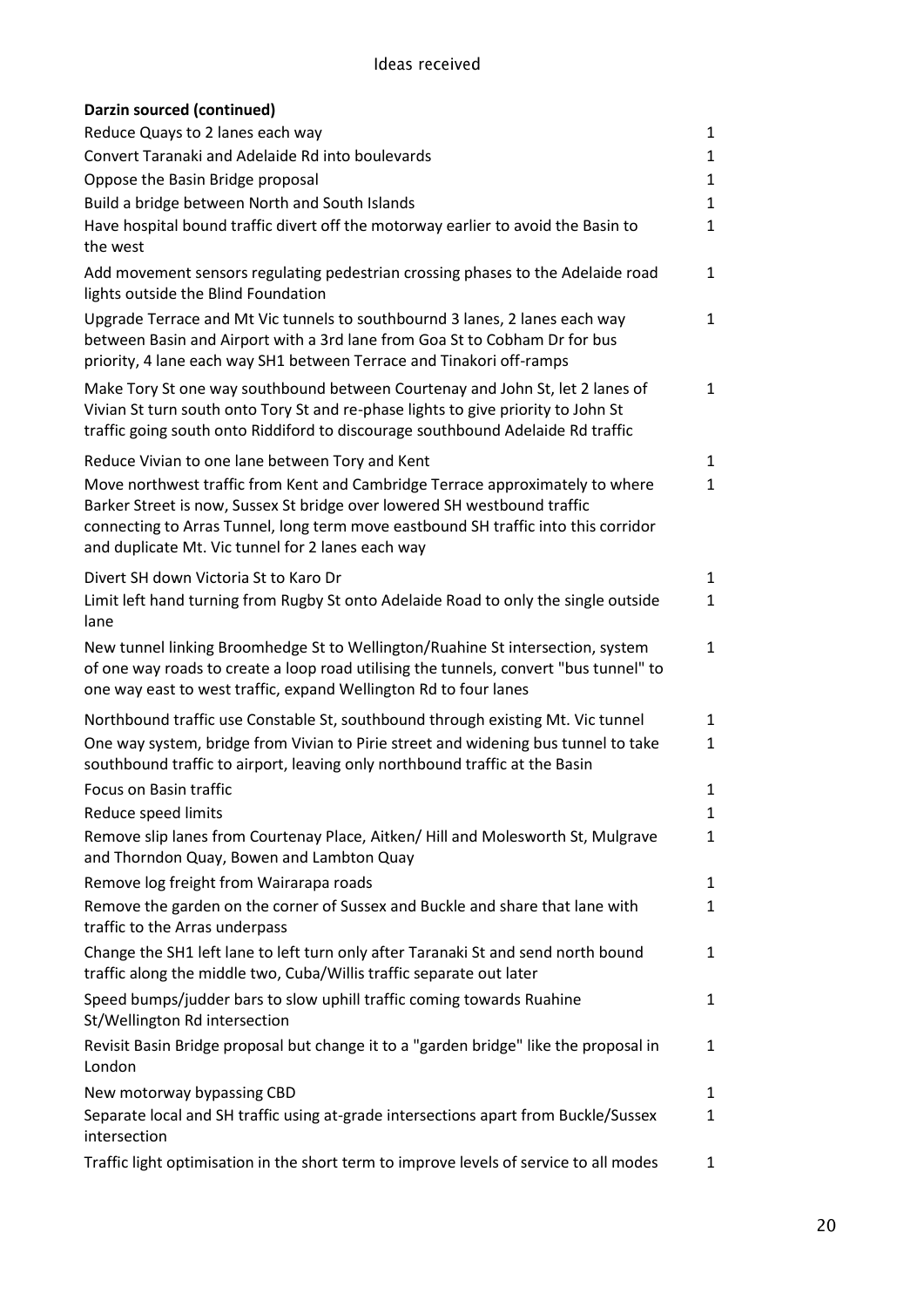| Darzin sourced (continued)                                                                                                                                                                     |              |
|------------------------------------------------------------------------------------------------------------------------------------------------------------------------------------------------|--------------|
| bus priority at traffic lights                                                                                                                                                                 | 1            |
| Tunnel under Alexander Park Hill from Ruahine to Adelaide                                                                                                                                      | 1            |
| make Vivian St 2 way                                                                                                                                                                           | 1            |
| shift traffic to the harbour side of Lambton Quay                                                                                                                                              | 1            |
| 30kph speed limit down Golden Mile                                                                                                                                                             | 1            |
| Use Hutt Road between Ngaio Gorge and Thorndon Quay more effectively - lane<br>space for general traffic or bus/cycle only lane                                                                | $\mathbf{1}$ |
| Widen Hutt Road to 3 lanes                                                                                                                                                                     | 1            |
| Enlarge Pirie St tunnel and allow cars through                                                                                                                                                 | 1            |
| Review vehicles turning onto SH1 at Victoria and Taranaki streets                                                                                                                              | 1            |
| <b>Parking</b>                                                                                                                                                                                 |              |
| Remove onstreet parking along major routes                                                                                                                                                     | 4            |
| More park and ride                                                                                                                                                                             | 4            |
|                                                                                                                                                                                                | 3            |
| More off street parking                                                                                                                                                                        | 3            |
| More parking closer to inner city PT and PT hubs                                                                                                                                               |              |
| High parking charges                                                                                                                                                                           | 2            |
| Increase parking for coach vehicles                                                                                                                                                            | 1            |
| More bike parks throughout city, including hospital                                                                                                                                            | 1            |
| Enforce parking restrictions in CBD                                                                                                                                                            | 1            |
| More parking at stadium                                                                                                                                                                        | 1            |
| Less car parking generally                                                                                                                                                                     | 1            |
| Move car and taxi parking to side roads off Lambton Quay                                                                                                                                       | 1            |
| More parking at city edge                                                                                                                                                                      | 1            |
| New carpark building over the train yard large enough to accommodate vehicles<br>coming in from the north                                                                                      | 1            |
| Retain the current car parking along Vivian St                                                                                                                                                 | 1            |
| Land Use                                                                                                                                                                                       |              |
| Move Basin Reserve                                                                                                                                                                             | 6            |
| Prioritise urban form over transport                                                                                                                                                           | 3            |
| Enhance protections around the whole Basin precinct that recognises the sporting,<br>urban development, heritage and transport corridor characteristics, upgrade and<br>preserve Basin grounds | $\mathbf{1}$ |
| Improve pedestrian access to waterfront                                                                                                                                                        | $\mathbf{1}$ |
| Improve suburban transport hubs                                                                                                                                                                | 1            |
| Denser, affordable housing along spine route                                                                                                                                                   | 1            |
| Linear park at Karo Drive                                                                                                                                                                      | 1            |
| More mixed residential/commercial development                                                                                                                                                  | 1            |
| Create a park in front of St Marks school, Wellington College and Government<br>House                                                                                                          | 1            |
| Move Basin Reserve to Alexander Park and Government House to the old Mt.<br>Crawford prison                                                                                                    | $\mathbf{1}$ |
| Move airport                                                                                                                                                                                   | 1            |
| Prioritise low impact options that improve public space                                                                                                                                        | 1            |
| <b>Travel Demand Management</b>                                                                                                                                                                |              |
| Impose congestion charging or road tolls                                                                                                                                                       | 8            |